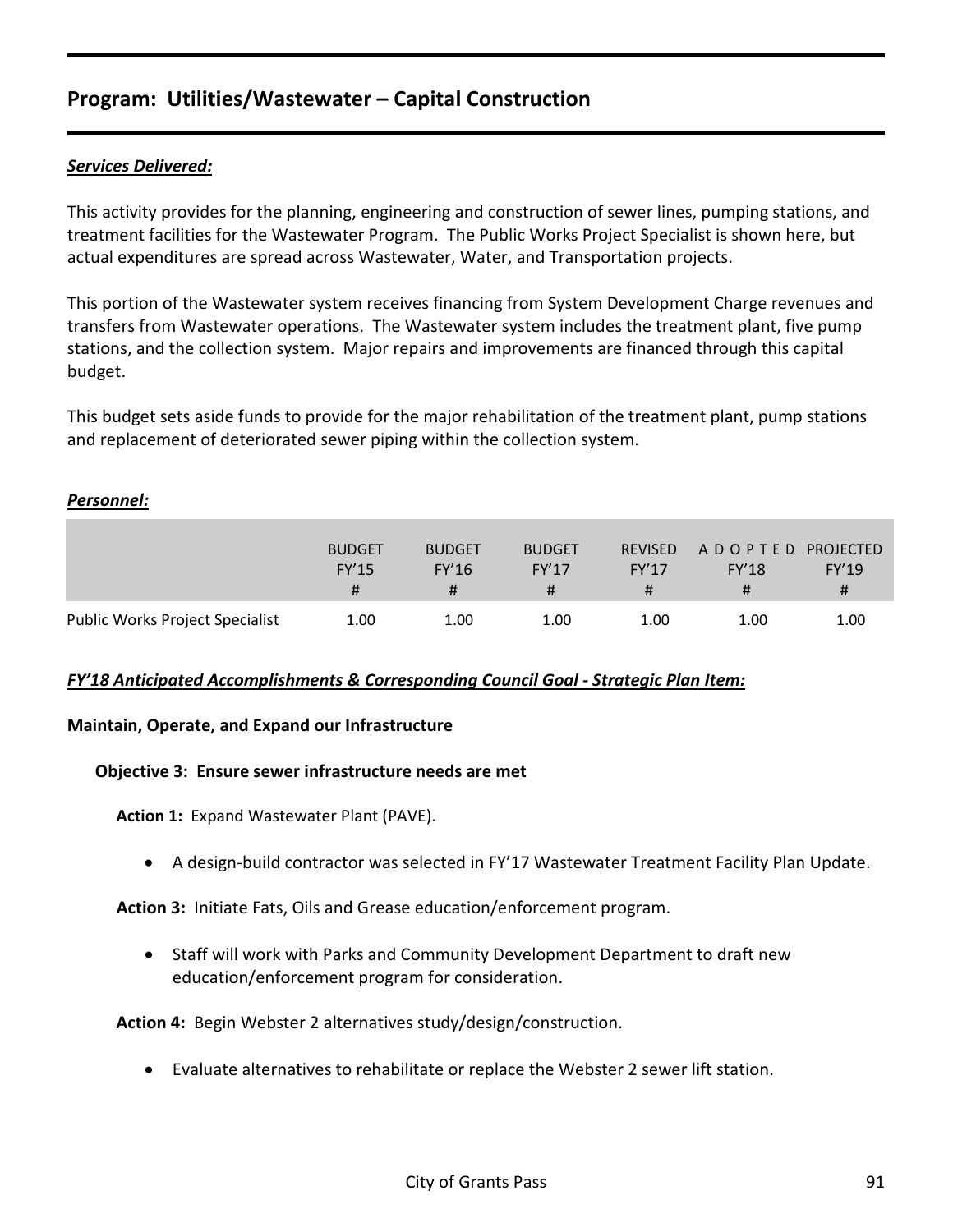#### *Budget Highlights:*

The project listing shows resources across the columns. Columns show the "Actual resources through FY'16"; the re-assessed resource needs of projects using current data for the "Revised FY'17" column, guiding our "Adopted FY'18" and resources estimated "Through FY'18". We have "Future Years" and "Total Project" columns for each project. Refer to the Capital Budget Book for more information on individual projects.

The individual project pages describe the project, the need, future and ongoing costs, and the total project cost. The tables show when and where the money is budgeted to come from, and the expenses incurred and budgeted to incur through completion.

#### *FY'17 Activity Review:*

- Structural sewer lines were replaced in the core of the City.
- Adopted the Collection System Master Plan.
- Completed construction of replacement Webster pump station.
- Began Phase II upgrade.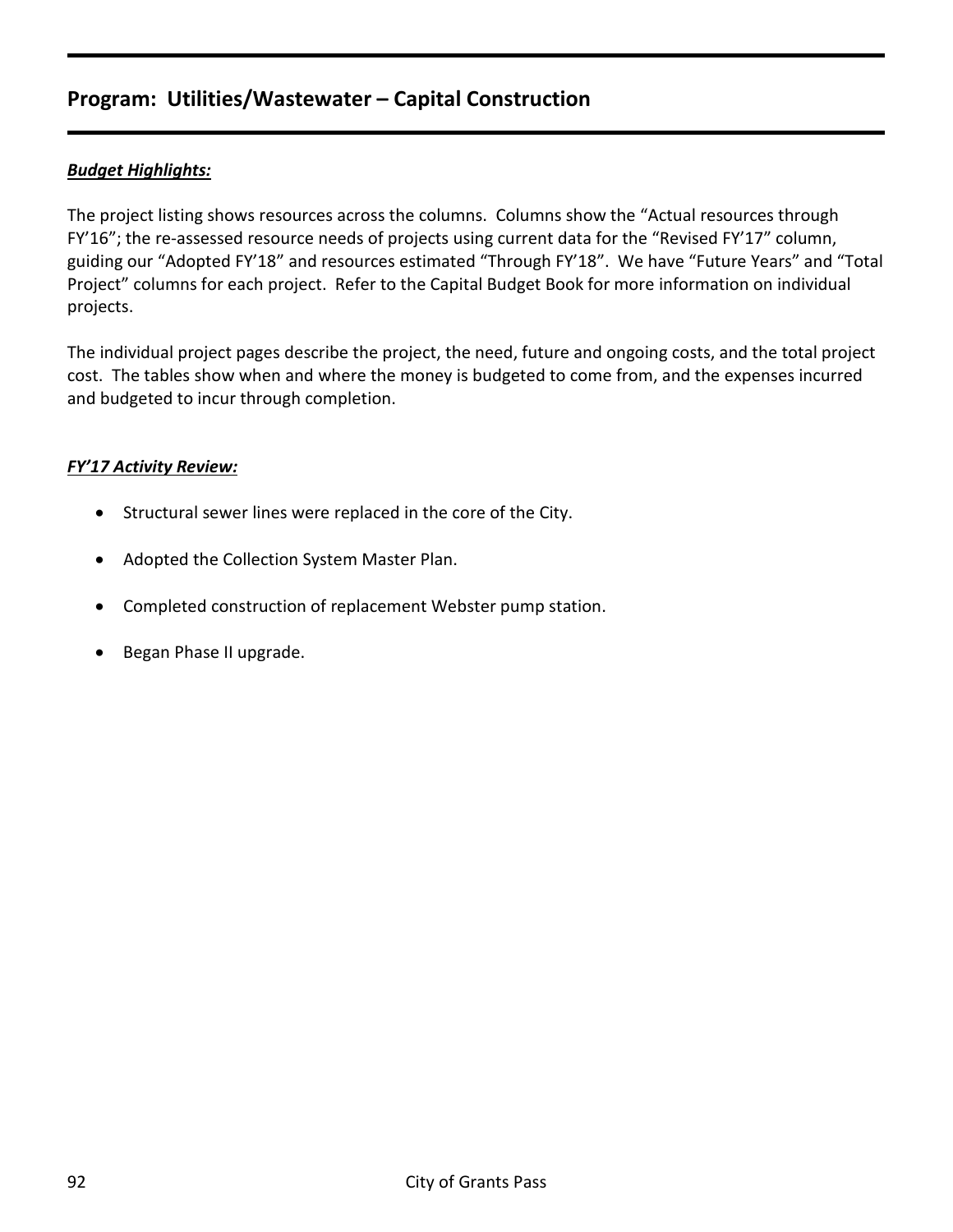## *ACTIVE CAPITAL PROJECT RESOURCES*

| <b>Actual</b><br><b>Total</b><br><b>Through</b><br><b>Estimated</b><br><b>Adopted</b><br><b>Through</b><br><b>Total</b><br><b>Future</b><br><b>FY'17</b><br><b>FY'16</b><br><b>FY'18</b><br><b>FY'18</b><br><b>Years</b><br>Project<br>Miscellaneous Projects - General<br>SE0000<br><b>Fund 728</b><br>1,857,372<br>(425, 299)<br>(370,000)<br>1,432,073<br>7,041,190<br>6,671,190<br>SE4964<br>WRP Phase 2 Expansion<br>4,941,995<br>2,385,000<br>15,750,000<br>7,326,995<br>1,050,000<br>16,800,000<br>SE5080<br><b>WRP Structural Repairs</b><br>383,000<br>383,000<br>300,000<br>758,000<br>0<br>75,000<br>Western Avenue Sewer<br>SE6012<br>10,000<br>910,000<br>770,000<br>920,000<br>410,000<br>2,100,000<br>Replacement<br>SE6112<br>Sewer Rate Study SE & RS<br>70,000<br>70,000<br>70,000<br>0<br>0<br>0<br>SE6156<br>Sewer Mains Related to Overlays<br>50,000<br>135,000<br>0<br>185,000<br>1,590,000<br>1,775,000<br><b>Collection System Maintenance-</b><br>SE6198<br>Repair<br>300,000<br>175,000<br>175,000<br>475,000<br>300,000<br>950,000<br><b>Pump-Lift Station Equipment</b><br>SE6199<br>Improvement<br>100,000<br>245,000<br>95,000<br>10,000<br>105,000<br>40,000<br>Spaulding Indust. Park WW<br>SE6200<br>Infrastructure<br>100,000<br>100,000<br>100,000<br>0<br>0<br>0<br>SE6237<br><b>General Engineering Services</b><br>20,000<br>20,000<br>80,000<br>80,000<br>180,000<br>60,000<br><b>Effluent Mixing Zone Dye Tracer</b><br>SE6238<br>Study<br>50,000<br>0<br>50,000<br>50,000<br>0<br>0<br>SE6239<br>WRP Equipment Improvement<br>100,000<br>50,000<br>30,000<br>150,000<br>380,000<br>200,000<br>5th Street Sewer Main Structural<br>SE6323<br>0<br>400,000<br>400,000<br>1,200,000<br>Repairs<br>400,000<br>400,000<br><b>NEW PROJECTS</b><br>SE6334<br><b>Public Works Asset Management</b><br>0<br>200,000<br>200,000<br>0<br>0<br>0<br>SE6335<br>Webster Pump Station No. 2 Rehab<br>0<br>0<br>200,000<br>800,000<br>0<br>600,000<br>8,017,367<br>3,659,701<br>17,350,000<br>11,677,068<br>12,011,190<br>32,279,190<br><b>Total Projects</b><br>MISCELLANEOUS WASTEWATER FUNDS<br>Miscellaneous Projects - SDC Fund 722<br>(48, 800)<br>884,142<br>(26, 478)<br>808,864<br>(808, 864)<br>0<br>Miscellaneous Projects - AFD Fund 725<br>84,447<br>1,038<br>$\overline{0}$<br>85,485<br>85,485<br><u>0</u><br><b>Total Miscellaneous Funds</b><br>(25, 440)<br>(48, 800)<br>(808, 864)<br>968,589<br>894,349<br>85,485<br><b>CLOSED OR CANCELLED CAPITAL PROJECT RESOURCES</b><br>Collection System Master Plan Update<br>305,000<br>(6,401)<br>298,599<br>0<br>298,599<br>0<br>Sewer Main Structural Repairs<br>1,970,000<br>(80,000)<br>1,890,000<br>SE6064<br>0<br>1,890,000<br>0<br>1,000,000<br>Webster PS No. 1 Rehab<br>750,000<br>250,000<br>0<br>1,000,000<br>0 |        |  |  |  |  |
|-------------------------------------------------------------------------------------------------------------------------------------------------------------------------------------------------------------------------------------------------------------------------------------------------------------------------------------------------------------------------------------------------------------------------------------------------------------------------------------------------------------------------------------------------------------------------------------------------------------------------------------------------------------------------------------------------------------------------------------------------------------------------------------------------------------------------------------------------------------------------------------------------------------------------------------------------------------------------------------------------------------------------------------------------------------------------------------------------------------------------------------------------------------------------------------------------------------------------------------------------------------------------------------------------------------------------------------------------------------------------------------------------------------------------------------------------------------------------------------------------------------------------------------------------------------------------------------------------------------------------------------------------------------------------------------------------------------------------------------------------------------------------------------------------------------------------------------------------------------------------------------------------------------------------------------------------------------------------------------------------------------------------------------------------------------------------------------------------------------------------------------------------------------------------------------------------------------------------------------------------------------------------------------------------------------------------------------------------------------------------------------------------------------------------------------------------------------------------------------------------------------------------------------------------------------------------------------------------------------------------------------------------------------------------------------------------------------------------------------------------------------------------------------------------------------------|--------|--|--|--|--|
|                                                                                                                                                                                                                                                                                                                                                                                                                                                                                                                                                                                                                                                                                                                                                                                                                                                                                                                                                                                                                                                                                                                                                                                                                                                                                                                                                                                                                                                                                                                                                                                                                                                                                                                                                                                                                                                                                                                                                                                                                                                                                                                                                                                                                                                                                                                                                                                                                                                                                                                                                                                                                                                                                                                                                                                                                   |        |  |  |  |  |
|                                                                                                                                                                                                                                                                                                                                                                                                                                                                                                                                                                                                                                                                                                                                                                                                                                                                                                                                                                                                                                                                                                                                                                                                                                                                                                                                                                                                                                                                                                                                                                                                                                                                                                                                                                                                                                                                                                                                                                                                                                                                                                                                                                                                                                                                                                                                                                                                                                                                                                                                                                                                                                                                                                                                                                                                                   |        |  |  |  |  |
|                                                                                                                                                                                                                                                                                                                                                                                                                                                                                                                                                                                                                                                                                                                                                                                                                                                                                                                                                                                                                                                                                                                                                                                                                                                                                                                                                                                                                                                                                                                                                                                                                                                                                                                                                                                                                                                                                                                                                                                                                                                                                                                                                                                                                                                                                                                                                                                                                                                                                                                                                                                                                                                                                                                                                                                                                   |        |  |  |  |  |
|                                                                                                                                                                                                                                                                                                                                                                                                                                                                                                                                                                                                                                                                                                                                                                                                                                                                                                                                                                                                                                                                                                                                                                                                                                                                                                                                                                                                                                                                                                                                                                                                                                                                                                                                                                                                                                                                                                                                                                                                                                                                                                                                                                                                                                                                                                                                                                                                                                                                                                                                                                                                                                                                                                                                                                                                                   |        |  |  |  |  |
|                                                                                                                                                                                                                                                                                                                                                                                                                                                                                                                                                                                                                                                                                                                                                                                                                                                                                                                                                                                                                                                                                                                                                                                                                                                                                                                                                                                                                                                                                                                                                                                                                                                                                                                                                                                                                                                                                                                                                                                                                                                                                                                                                                                                                                                                                                                                                                                                                                                                                                                                                                                                                                                                                                                                                                                                                   |        |  |  |  |  |
|                                                                                                                                                                                                                                                                                                                                                                                                                                                                                                                                                                                                                                                                                                                                                                                                                                                                                                                                                                                                                                                                                                                                                                                                                                                                                                                                                                                                                                                                                                                                                                                                                                                                                                                                                                                                                                                                                                                                                                                                                                                                                                                                                                                                                                                                                                                                                                                                                                                                                                                                                                                                                                                                                                                                                                                                                   |        |  |  |  |  |
|                                                                                                                                                                                                                                                                                                                                                                                                                                                                                                                                                                                                                                                                                                                                                                                                                                                                                                                                                                                                                                                                                                                                                                                                                                                                                                                                                                                                                                                                                                                                                                                                                                                                                                                                                                                                                                                                                                                                                                                                                                                                                                                                                                                                                                                                                                                                                                                                                                                                                                                                                                                                                                                                                                                                                                                                                   |        |  |  |  |  |
|                                                                                                                                                                                                                                                                                                                                                                                                                                                                                                                                                                                                                                                                                                                                                                                                                                                                                                                                                                                                                                                                                                                                                                                                                                                                                                                                                                                                                                                                                                                                                                                                                                                                                                                                                                                                                                                                                                                                                                                                                                                                                                                                                                                                                                                                                                                                                                                                                                                                                                                                                                                                                                                                                                                                                                                                                   |        |  |  |  |  |
|                                                                                                                                                                                                                                                                                                                                                                                                                                                                                                                                                                                                                                                                                                                                                                                                                                                                                                                                                                                                                                                                                                                                                                                                                                                                                                                                                                                                                                                                                                                                                                                                                                                                                                                                                                                                                                                                                                                                                                                                                                                                                                                                                                                                                                                                                                                                                                                                                                                                                                                                                                                                                                                                                                                                                                                                                   |        |  |  |  |  |
|                                                                                                                                                                                                                                                                                                                                                                                                                                                                                                                                                                                                                                                                                                                                                                                                                                                                                                                                                                                                                                                                                                                                                                                                                                                                                                                                                                                                                                                                                                                                                                                                                                                                                                                                                                                                                                                                                                                                                                                                                                                                                                                                                                                                                                                                                                                                                                                                                                                                                                                                                                                                                                                                                                                                                                                                                   |        |  |  |  |  |
|                                                                                                                                                                                                                                                                                                                                                                                                                                                                                                                                                                                                                                                                                                                                                                                                                                                                                                                                                                                                                                                                                                                                                                                                                                                                                                                                                                                                                                                                                                                                                                                                                                                                                                                                                                                                                                                                                                                                                                                                                                                                                                                                                                                                                                                                                                                                                                                                                                                                                                                                                                                                                                                                                                                                                                                                                   |        |  |  |  |  |
|                                                                                                                                                                                                                                                                                                                                                                                                                                                                                                                                                                                                                                                                                                                                                                                                                                                                                                                                                                                                                                                                                                                                                                                                                                                                                                                                                                                                                                                                                                                                                                                                                                                                                                                                                                                                                                                                                                                                                                                                                                                                                                                                                                                                                                                                                                                                                                                                                                                                                                                                                                                                                                                                                                                                                                                                                   |        |  |  |  |  |
|                                                                                                                                                                                                                                                                                                                                                                                                                                                                                                                                                                                                                                                                                                                                                                                                                                                                                                                                                                                                                                                                                                                                                                                                                                                                                                                                                                                                                                                                                                                                                                                                                                                                                                                                                                                                                                                                                                                                                                                                                                                                                                                                                                                                                                                                                                                                                                                                                                                                                                                                                                                                                                                                                                                                                                                                                   |        |  |  |  |  |
|                                                                                                                                                                                                                                                                                                                                                                                                                                                                                                                                                                                                                                                                                                                                                                                                                                                                                                                                                                                                                                                                                                                                                                                                                                                                                                                                                                                                                                                                                                                                                                                                                                                                                                                                                                                                                                                                                                                                                                                                                                                                                                                                                                                                                                                                                                                                                                                                                                                                                                                                                                                                                                                                                                                                                                                                                   |        |  |  |  |  |
|                                                                                                                                                                                                                                                                                                                                                                                                                                                                                                                                                                                                                                                                                                                                                                                                                                                                                                                                                                                                                                                                                                                                                                                                                                                                                                                                                                                                                                                                                                                                                                                                                                                                                                                                                                                                                                                                                                                                                                                                                                                                                                                                                                                                                                                                                                                                                                                                                                                                                                                                                                                                                                                                                                                                                                                                                   |        |  |  |  |  |
|                                                                                                                                                                                                                                                                                                                                                                                                                                                                                                                                                                                                                                                                                                                                                                                                                                                                                                                                                                                                                                                                                                                                                                                                                                                                                                                                                                                                                                                                                                                                                                                                                                                                                                                                                                                                                                                                                                                                                                                                                                                                                                                                                                                                                                                                                                                                                                                                                                                                                                                                                                                                                                                                                                                                                                                                                   |        |  |  |  |  |
|                                                                                                                                                                                                                                                                                                                                                                                                                                                                                                                                                                                                                                                                                                                                                                                                                                                                                                                                                                                                                                                                                                                                                                                                                                                                                                                                                                                                                                                                                                                                                                                                                                                                                                                                                                                                                                                                                                                                                                                                                                                                                                                                                                                                                                                                                                                                                                                                                                                                                                                                                                                                                                                                                                                                                                                                                   |        |  |  |  |  |
|                                                                                                                                                                                                                                                                                                                                                                                                                                                                                                                                                                                                                                                                                                                                                                                                                                                                                                                                                                                                                                                                                                                                                                                                                                                                                                                                                                                                                                                                                                                                                                                                                                                                                                                                                                                                                                                                                                                                                                                                                                                                                                                                                                                                                                                                                                                                                                                                                                                                                                                                                                                                                                                                                                                                                                                                                   |        |  |  |  |  |
|                                                                                                                                                                                                                                                                                                                                                                                                                                                                                                                                                                                                                                                                                                                                                                                                                                                                                                                                                                                                                                                                                                                                                                                                                                                                                                                                                                                                                                                                                                                                                                                                                                                                                                                                                                                                                                                                                                                                                                                                                                                                                                                                                                                                                                                                                                                                                                                                                                                                                                                                                                                                                                                                                                                                                                                                                   |        |  |  |  |  |
|                                                                                                                                                                                                                                                                                                                                                                                                                                                                                                                                                                                                                                                                                                                                                                                                                                                                                                                                                                                                                                                                                                                                                                                                                                                                                                                                                                                                                                                                                                                                                                                                                                                                                                                                                                                                                                                                                                                                                                                                                                                                                                                                                                                                                                                                                                                                                                                                                                                                                                                                                                                                                                                                                                                                                                                                                   |        |  |  |  |  |
|                                                                                                                                                                                                                                                                                                                                                                                                                                                                                                                                                                                                                                                                                                                                                                                                                                                                                                                                                                                                                                                                                                                                                                                                                                                                                                                                                                                                                                                                                                                                                                                                                                                                                                                                                                                                                                                                                                                                                                                                                                                                                                                                                                                                                                                                                                                                                                                                                                                                                                                                                                                                                                                                                                                                                                                                                   |        |  |  |  |  |
|                                                                                                                                                                                                                                                                                                                                                                                                                                                                                                                                                                                                                                                                                                                                                                                                                                                                                                                                                                                                                                                                                                                                                                                                                                                                                                                                                                                                                                                                                                                                                                                                                                                                                                                                                                                                                                                                                                                                                                                                                                                                                                                                                                                                                                                                                                                                                                                                                                                                                                                                                                                                                                                                                                                                                                                                                   |        |  |  |  |  |
|                                                                                                                                                                                                                                                                                                                                                                                                                                                                                                                                                                                                                                                                                                                                                                                                                                                                                                                                                                                                                                                                                                                                                                                                                                                                                                                                                                                                                                                                                                                                                                                                                                                                                                                                                                                                                                                                                                                                                                                                                                                                                                                                                                                                                                                                                                                                                                                                                                                                                                                                                                                                                                                                                                                                                                                                                   |        |  |  |  |  |
|                                                                                                                                                                                                                                                                                                                                                                                                                                                                                                                                                                                                                                                                                                                                                                                                                                                                                                                                                                                                                                                                                                                                                                                                                                                                                                                                                                                                                                                                                                                                                                                                                                                                                                                                                                                                                                                                                                                                                                                                                                                                                                                                                                                                                                                                                                                                                                                                                                                                                                                                                                                                                                                                                                                                                                                                                   |        |  |  |  |  |
|                                                                                                                                                                                                                                                                                                                                                                                                                                                                                                                                                                                                                                                                                                                                                                                                                                                                                                                                                                                                                                                                                                                                                                                                                                                                                                                                                                                                                                                                                                                                                                                                                                                                                                                                                                                                                                                                                                                                                                                                                                                                                                                                                                                                                                                                                                                                                                                                                                                                                                                                                                                                                                                                                                                                                                                                                   |        |  |  |  |  |
|                                                                                                                                                                                                                                                                                                                                                                                                                                                                                                                                                                                                                                                                                                                                                                                                                                                                                                                                                                                                                                                                                                                                                                                                                                                                                                                                                                                                                                                                                                                                                                                                                                                                                                                                                                                                                                                                                                                                                                                                                                                                                                                                                                                                                                                                                                                                                                                                                                                                                                                                                                                                                                                                                                                                                                                                                   |        |  |  |  |  |
|                                                                                                                                                                                                                                                                                                                                                                                                                                                                                                                                                                                                                                                                                                                                                                                                                                                                                                                                                                                                                                                                                                                                                                                                                                                                                                                                                                                                                                                                                                                                                                                                                                                                                                                                                                                                                                                                                                                                                                                                                                                                                                                                                                                                                                                                                                                                                                                                                                                                                                                                                                                                                                                                                                                                                                                                                   |        |  |  |  |  |
|                                                                                                                                                                                                                                                                                                                                                                                                                                                                                                                                                                                                                                                                                                                                                                                                                                                                                                                                                                                                                                                                                                                                                                                                                                                                                                                                                                                                                                                                                                                                                                                                                                                                                                                                                                                                                                                                                                                                                                                                                                                                                                                                                                                                                                                                                                                                                                                                                                                                                                                                                                                                                                                                                                                                                                                                                   |        |  |  |  |  |
|                                                                                                                                                                                                                                                                                                                                                                                                                                                                                                                                                                                                                                                                                                                                                                                                                                                                                                                                                                                                                                                                                                                                                                                                                                                                                                                                                                                                                                                                                                                                                                                                                                                                                                                                                                                                                                                                                                                                                                                                                                                                                                                                                                                                                                                                                                                                                                                                                                                                                                                                                                                                                                                                                                                                                                                                                   |        |  |  |  |  |
|                                                                                                                                                                                                                                                                                                                                                                                                                                                                                                                                                                                                                                                                                                                                                                                                                                                                                                                                                                                                                                                                                                                                                                                                                                                                                                                                                                                                                                                                                                                                                                                                                                                                                                                                                                                                                                                                                                                                                                                                                                                                                                                                                                                                                                                                                                                                                                                                                                                                                                                                                                                                                                                                                                                                                                                                                   |        |  |  |  |  |
|                                                                                                                                                                                                                                                                                                                                                                                                                                                                                                                                                                                                                                                                                                                                                                                                                                                                                                                                                                                                                                                                                                                                                                                                                                                                                                                                                                                                                                                                                                                                                                                                                                                                                                                                                                                                                                                                                                                                                                                                                                                                                                                                                                                                                                                                                                                                                                                                                                                                                                                                                                                                                                                                                                                                                                                                                   |        |  |  |  |  |
|                                                                                                                                                                                                                                                                                                                                                                                                                                                                                                                                                                                                                                                                                                                                                                                                                                                                                                                                                                                                                                                                                                                                                                                                                                                                                                                                                                                                                                                                                                                                                                                                                                                                                                                                                                                                                                                                                                                                                                                                                                                                                                                                                                                                                                                                                                                                                                                                                                                                                                                                                                                                                                                                                                                                                                                                                   |        |  |  |  |  |
|                                                                                                                                                                                                                                                                                                                                                                                                                                                                                                                                                                                                                                                                                                                                                                                                                                                                                                                                                                                                                                                                                                                                                                                                                                                                                                                                                                                                                                                                                                                                                                                                                                                                                                                                                                                                                                                                                                                                                                                                                                                                                                                                                                                                                                                                                                                                                                                                                                                                                                                                                                                                                                                                                                                                                                                                                   | SE5081 |  |  |  |  |
|                                                                                                                                                                                                                                                                                                                                                                                                                                                                                                                                                                                                                                                                                                                                                                                                                                                                                                                                                                                                                                                                                                                                                                                                                                                                                                                                                                                                                                                                                                                                                                                                                                                                                                                                                                                                                                                                                                                                                                                                                                                                                                                                                                                                                                                                                                                                                                                                                                                                                                                                                                                                                                                                                                                                                                                                                   |        |  |  |  |  |
|                                                                                                                                                                                                                                                                                                                                                                                                                                                                                                                                                                                                                                                                                                                                                                                                                                                                                                                                                                                                                                                                                                                                                                                                                                                                                                                                                                                                                                                                                                                                                                                                                                                                                                                                                                                                                                                                                                                                                                                                                                                                                                                                                                                                                                                                                                                                                                                                                                                                                                                                                                                                                                                                                                                                                                                                                   | SE6240 |  |  |  |  |

| <b>Total Closed Projects</b>      | 3,025,000 | 163,599 |                                        | 3,188,599 | <u>3,188,599</u> |
|-----------------------------------|-----------|---------|----------------------------------------|-----------|------------------|
| <b>Grand Total - All Projects</b> |           |         | <u>12,010,956 3,797,860 17,301,200</u> |           |                  |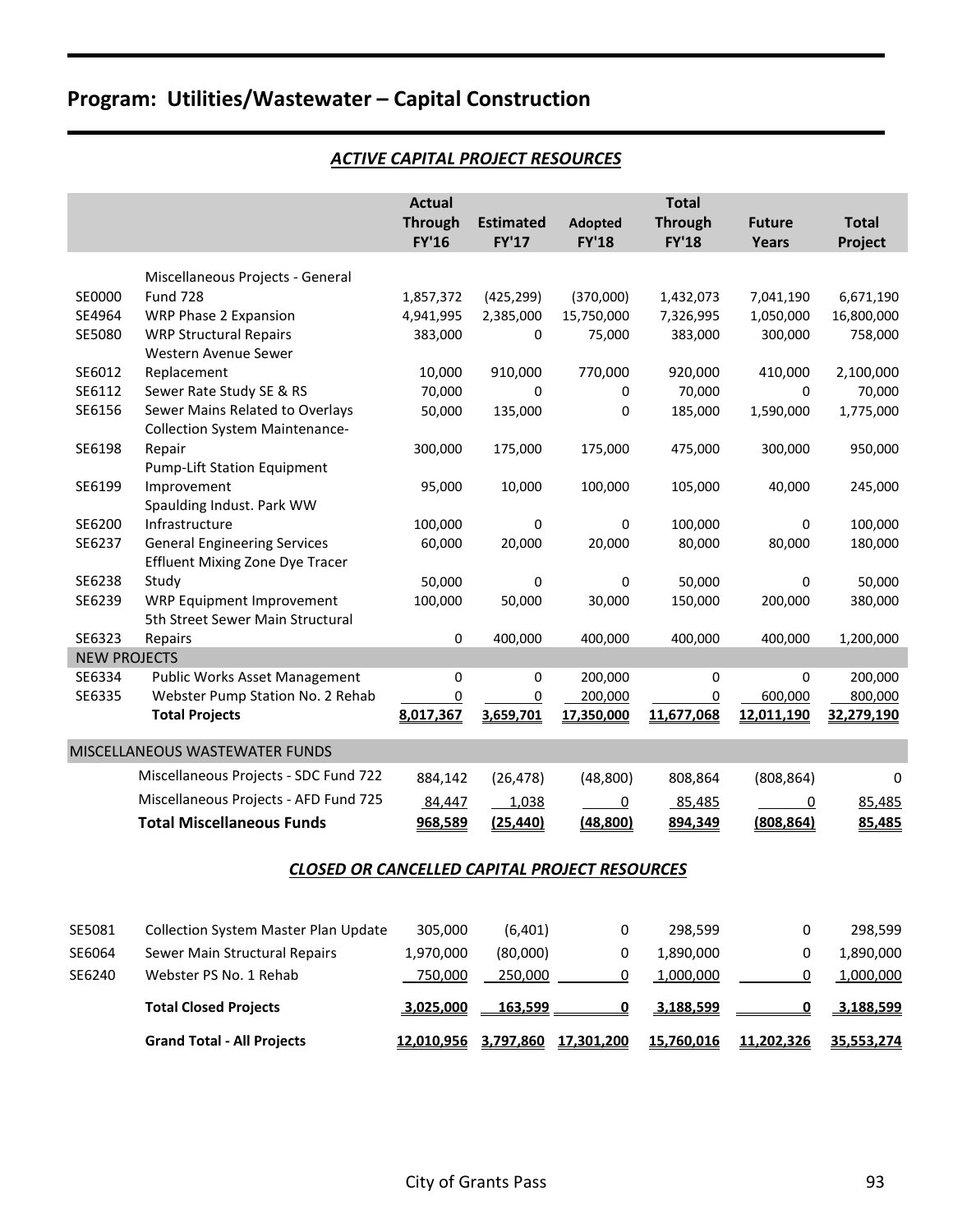|                     |                                             | <b>Adopted</b><br><b>FY'18</b><br><b>Beginning</b><br><b>Fund</b><br><b>Balance</b> | <b>Adopted</b><br><b>FY'18</b><br><b>Revenue</b> | <b>Adopted</b><br><b>FY'18</b><br><b>Capital</b><br>Outlay | <b>Adopted</b><br><b>FY'18</b><br><b>Transfers</b> | <b>Adopted</b><br><b>FY'18</b><br>Appropriated<br><b>Fund</b><br><b>Balance</b> |
|---------------------|---------------------------------------------|-------------------------------------------------------------------------------------|--------------------------------------------------|------------------------------------------------------------|----------------------------------------------------|---------------------------------------------------------------------------------|
| SE0000              | Miscellaneous Projects - General Fund 728   | 482,401                                                                             | (370,000)                                        | $\Omega$                                                   | 0                                                  | 112,401                                                                         |
| SE4964              | WRP Phase 2 Expansion                       | 3,554,782                                                                           | 15,750,000                                       | 19,304,782                                                 | 0                                                  | 0                                                                               |
| SE5080              | <b>WRP Structural Repairs</b>               | 258,689                                                                             | 75,000                                           | 333,689                                                    | 0                                                  | 0                                                                               |
| SE6012              | Western Avenue Sewer Replacement            | 819,879                                                                             | 770,000                                          | 1,589,879                                                  | 0                                                  | 0                                                                               |
| SE6112              | Sewer Rate Study SE & RS                    | 25,000                                                                              | 0                                                | 25,000                                                     | 0                                                  | 0                                                                               |
| SE6156              | Sewer Mains Related to Overlays             | 96,446                                                                              | 0                                                | 96,446                                                     | 0                                                  | $\mathbf 0$                                                                     |
| SE6198              | <b>Collection System Maintenance-Repair</b> | 45,085                                                                              | 175,000                                          | 220,085                                                    | 0                                                  | 0                                                                               |
| SE6199              | Pump-Lift Station Equipment Improvement     | 26,075                                                                              | 100,000                                          | 126,075                                                    | 0                                                  | 0                                                                               |
| SE6200              | Spaulding Indust. Park WW Infrastructure    | 95,000                                                                              | 0                                                | 95,000                                                     | 0                                                  | $\Omega$                                                                        |
| SE6237              | <b>General Engineering Services</b>         | 24,589                                                                              | 20,000                                           | 44,589                                                     | 0                                                  | 0                                                                               |
| SE6238              | Effluent Mixing Zone Dye Tracer Study       | 50,000                                                                              | 0                                                | 50,000                                                     | 0                                                  | 0                                                                               |
| SE6239              | WRP Equipment Improvement                   | 70,561                                                                              | 30,000                                           | 100,561                                                    | 0                                                  | $\mathbf 0$                                                                     |
| SE6323              | 5th Street Sewer Main Structural Repairs    | 325,000                                                                             | 400,000                                          | 725,000                                                    | 0                                                  | 0                                                                               |
| <b>NEW PROJECTS</b> |                                             |                                                                                     |                                                  |                                                            |                                                    |                                                                                 |
| SE6334              | <b>Public Works Asset Management</b>        | 0                                                                                   | 200,000                                          | 200,000                                                    | 0                                                  | 0                                                                               |
| SE6334              | Webster Pump Station No. 2 Rehab            | 0                                                                                   | 200,000                                          | 200,000                                                    | $\overline{0}$                                     | 0                                                                               |
|                     | <b>Total Projects</b>                       | 5,873,507                                                                           | 17,350,000                                       | 23,111,106                                                 | $\underline{\mathbf{0}}$                           | 112,401                                                                         |
|                     | MISCELLANEOUS WASTEWATER FUNDS              |                                                                                     |                                                  |                                                            |                                                    |                                                                                 |
|                     | Miscellaneous Projects - SDC Fund 722       | 857,664                                                                             | (48, 800)                                        | $\mathbf 0$                                                | 0                                                  | 808,864                                                                         |
|                     | Miscellaneous Projects - AFD Fund 725       | 4,544                                                                               | $\overline{0}$                                   | 0                                                          | $\overline{0}$                                     | 4,544                                                                           |
|                     | <b>Total Miscellaneous Funds</b>            | 862,208                                                                             | (48, 800)                                        | 0                                                          | $\underline{\mathbf{0}}$                           | 813,408                                                                         |
|                     | <b>Grand Total - All Projects</b>           | 6,735,715                                                                           | 17,301,200                                       | 23,111,106                                                 | $\underline{\underline{0}}$                        | 925,809                                                                         |

#### *ACTIVE CAPITAL PROJECT SUMMARIES FOR FY'18*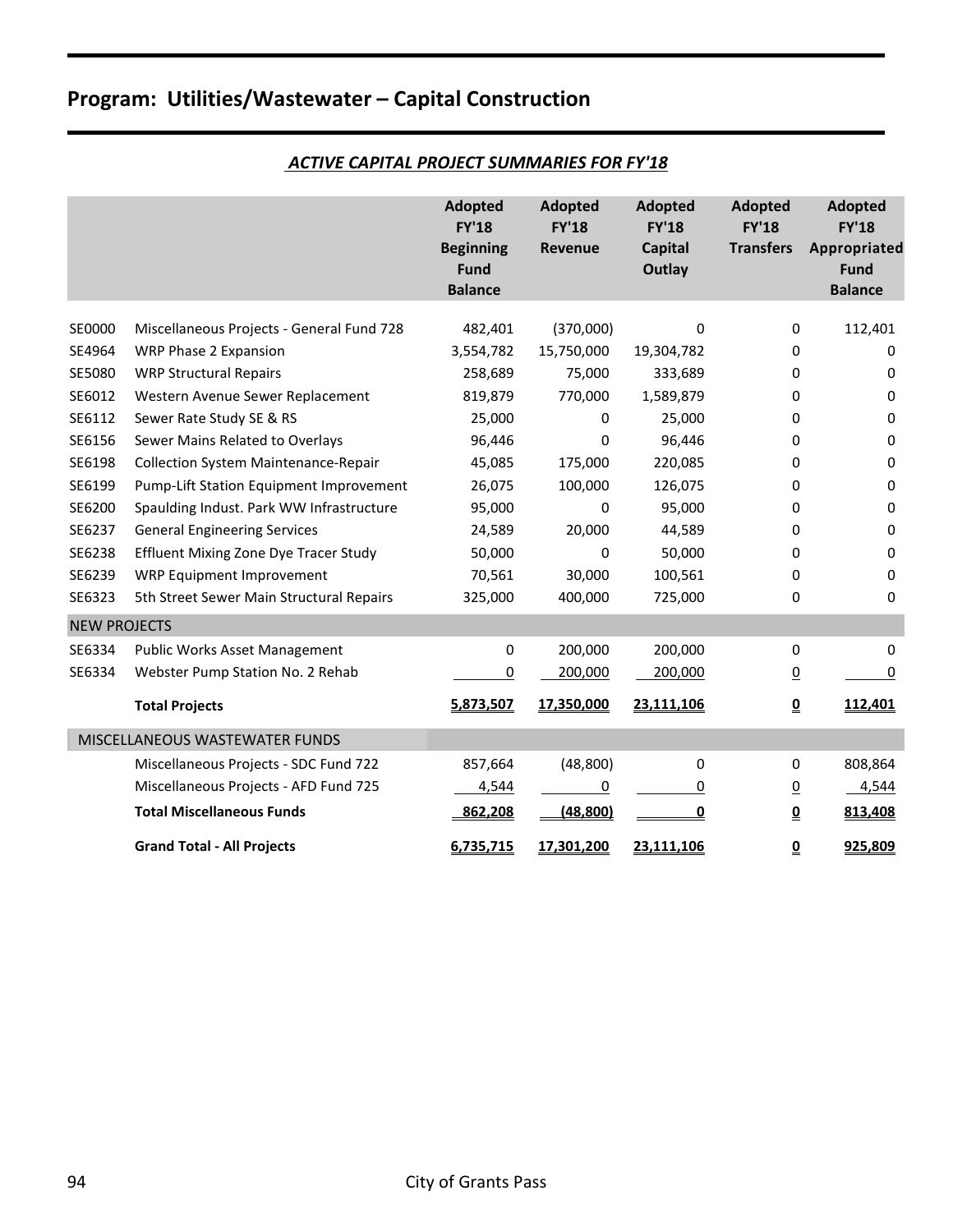|                                 |                              | <b>Financial Summary</b>     |                              |                               |                                      |                                 |
|---------------------------------|------------------------------|------------------------------|------------------------------|-------------------------------|--------------------------------------|---------------------------------|
|                                 | <b>ACTUAL</b><br>FY'15<br>\$ | <b>ACTUAL</b><br>FY'16<br>\$ | <b>BUDGET</b><br>FY'17<br>\$ | <b>REVISED</b><br>FY'17<br>\$ | <b>ADOPTED</b><br><b>FY'18</b><br>\$ | <b>PROJECTED</b><br>FY'19<br>\$ |
| <b>Beginning Fund Balance</b>   | 4,180,610                    | 5,578,009                    | 4,974,389                    | 4,974,389                     | 6,735,715                            | 925,809                         |
| <b>Resources</b>                |                              |                              |                              |                               |                                      |                                 |
| <b>Development Charges</b>      | 291,403                      | 658,827                      | 200,000                      | 200,000                       | 444,700                              | 444,700                         |
| Investment Interest             | 33,015                       | 53,829                       | 0                            | 0                             | 2,500                                | 2,500                           |
| <b>Advance Finance Interest</b> | 271                          | 261                          | 0                            | $\mathbf 0$                   | 0                                    | 0                               |
| <b>SDC Loans</b>                | 5,857                        | 5,458                        | $\mathbf 0$                  | 0                             | 4,000                                | 4,000                           |
| <b>General Fund</b>             | 150,000                      | 155,000                      | 220,000                      | 220,000                       | 350,000                              | $\mathbf 0$                     |
| Sewer Fund                      | 1,647,392                    | 1,719,000                    | 3,028,300                    | 3,028,300                     | 2,400,000                            | 2,000,000                       |
| <b>Water Fund</b>               | $\mathbf 0$                  | 0                            | 0                            | 0                             | 100,000                              | 0                               |
| <b>Equipment Replacement</b>    | 550,000                      | 0                            | 0                            | 0                             | 0                                    | 0                               |
| Revenue from Other<br>Agencies  | $\mathbf 0$                  | 206,995                      | $\mathbf 0$                  | $\mathbf 0$                   | 0                                    | 0                               |
| <b>Miscellaneous Revenues</b>   | 279                          | 0                            | $\boldsymbol{0}$             | $\pmb{0}$                     | 14,000,000                           | 0                               |
| <b>Total Current Revenues</b>   | 2,678,217                    | 2,799,370                    | 3,448,300                    | 3,448,300                     | 17,301,200                           | 2,451,200                       |
| <b>Total Resources</b>          | 6,858,827                    | 8,377,379                    | 8,422,689                    | 8,422,689                     | 24,036,915                           | 3,377,009                       |
|                                 |                              |                              |                              |                               |                                      |                                 |
| <b>Requirements</b>             |                              |                              |                              |                               |                                      |                                 |
| Capital Outlay                  | 1,280,818                    | 1,655,490                    | 8,107,727                    | 8,107,727                     | 23,111,106                           | 2,055,000                       |
| <b>Subtotal Expenditures</b>    | 1,280,818                    | 1,655,490                    | 8,107,727                    | 8,107,727                     | 23,111,106                           | 2,055,000                       |
| Appropriated Fund Balance       | 5,578,009                    | 6,721,889                    | 314,962                      | 314,962                       | 925,809                              | 1,322,009                       |
| <b>Total Requirements</b>       | 6,858,827                    | 8,377,379                    | 8,422,689                    | 8,422,689                     | 24,036,915                           | 3,377,009                       |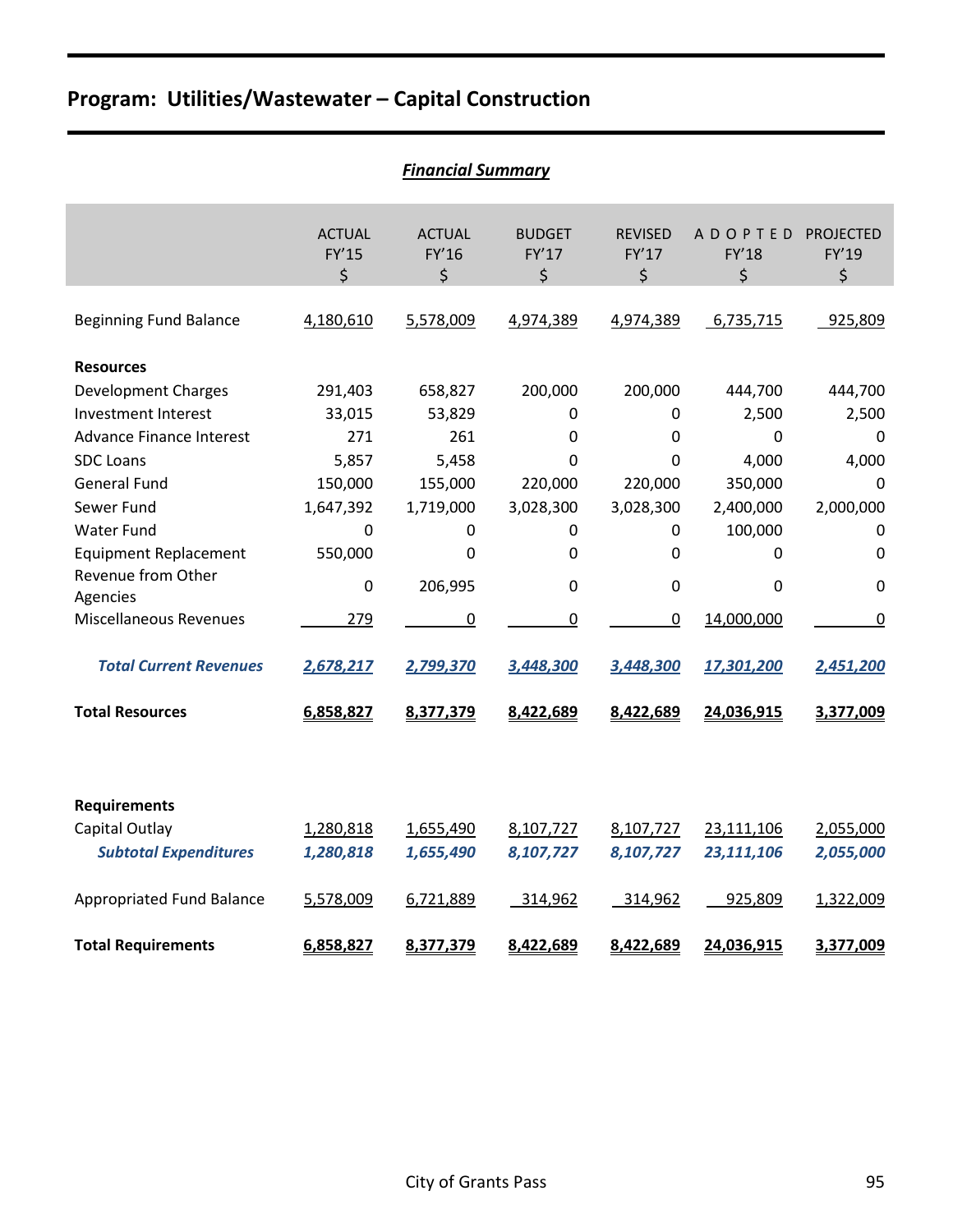#### **Project SE0000 Fund 728 Sewer Capital Projects – General**

#### **Project Description**

This project description is used by our accounting function to account for all funds located in the Wastewater Capital Projects Funds that are not specifically appropriated to a project. All funds from System Development Charges and all surplus from wastewater operations are deposited in the capital projects fund. When appropriations are needed in the ensuing fiscal period, or if construction scopes are altered to respond to changed conditions, this project is the source for financing for the projects.

#### **Need for Project**

The City Council has implemented a series of rate system structures to prepare for these projects, and this account is the method for accumulating all resources available to the system.

#### **Council Strategic Goal**

Maintain, Operate and Expand our Infrastructure to Meet Community Needs Objective 3: Ensure sewer infrastructure needs are met.

**Estimated Total Project Cost:** This project has no cost. It is an accounting entity for the purpose of accumulating resources.

#### **Schedule**

The cash financing accumulation for the wastewater expansion will be continued in this account, with interim financing for the next phase of construction augmenting cash flow to allow the single debt basis anticipated in the rate analysis.

|                                                | <b>Actual</b>                |           |                  |                |                                                     |                  |               |                |
|------------------------------------------------|------------------------------|-----------|------------------|----------------|-----------------------------------------------------|------------------|---------------|----------------|
|                                                | <b>Through</b>               | FY'17     | <b>FY'17</b>     | <b>FY'18</b>   | <b>Through</b>                                      | <b>FY'19</b>     | <b>Future</b> | <b>Total</b>   |
|                                                | <b>FY'16</b>                 | Adopted   | <b>Estimated</b> | <b>Adopted</b> | <b>FY'18</b>                                        | <b>Projected</b> |               | <b>Project</b> |
| <b>Wastewater Ops</b><br><b>Fund Transfers</b> | 13,759,676                   | 3,028,300 | 3,028,300        | 2,400,000      | 19,187,976                                          | 2,000,000        | 5,329,834     | 26,517,810     |
| Wastewater<br>Capital & SDC's to<br>Projects   | $(18,888,610)$ $(3,615,000)$ |           | (3,453,599)      | (2,770,000)    | $(25,112,209)$ (1,905,000) (5,470,000) (32,487,209) |                  |               |                |
| <b>Advance Finance</b>                         | 745,988                      |           |                  |                | 745,988                                             |                  | 5,903         | 751,891        |
| <b>Investment</b><br>Interest                  | 2,309,434                    |           |                  |                | 2,309,434                                           |                  |               | 2,309,434      |
| <b>Wastewater &amp;</b><br><b>RSSSD SDC's</b>  | 2,522,569                    |           |                  |                | 2,522,569                                           |                  |               | 2,522,569      |
| Other/ETO FY16                                 | 1,408,315                    |           |                  |                | 1,408,315                                           |                  |               | 1,408,315      |
| <b>Total Resources</b>                         |                              |           |                  |                | 1,062,073                                           |                  |               | 1,022,810      |
| <b>Requirements</b>                            |                              |           |                  |                |                                                     |                  |               |                |
| <b>Expenditures</b>                            | 454,781                      |           |                  |                | 454,781                                             |                  |               | 454,781        |
| <b>Transfers</b>                               | 494,891                      |           |                  |                | 494,891                                             |                  |               | 494,891        |
| <b>Ending Balance</b><br>by Year               | 907,700                      | 148,043   | 482,401          | 112,401        | 112,401                                             | 207,401          | 73,138        | 73,138         |
| <b>Total</b>                                   |                              |           |                  |                |                                                     |                  |               |                |

#### **Resources**

**Requirements 1,062,073 1,022,810**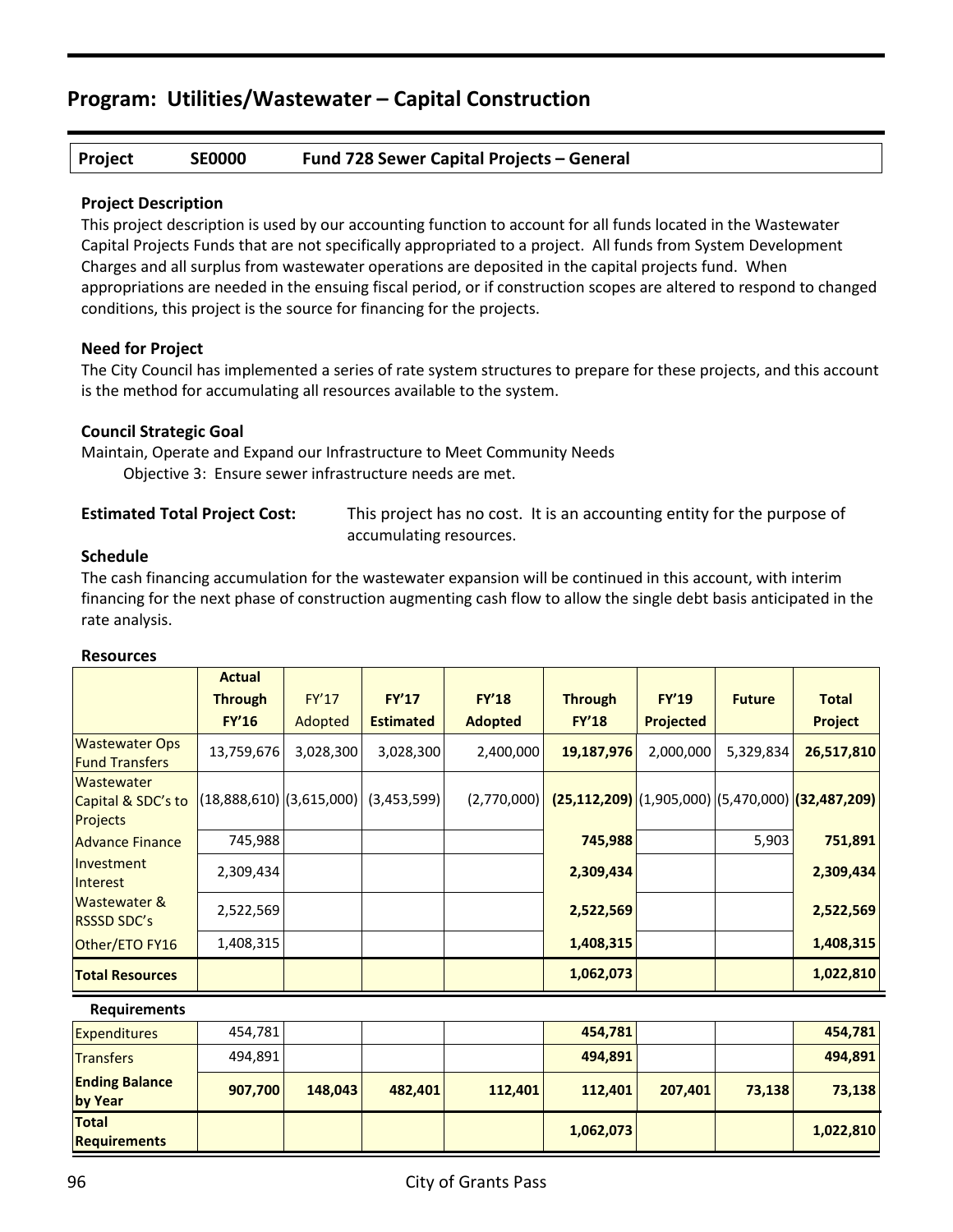#### **Project SE4964 WRP Phase 2 Expansion**

#### **Project Description**

This project will provide redundant aeration basin and primary clarifier capacity, thickener modifications/upgrades, seismic upgrades, replacement UV equipment, major electrical and SCADA improvements. The project will use a progressive design/build format to construct the improvements.

#### **Need for Project**

The project will upgrade and provide redundancy for the Water Restoration Plant to

meet current and anticipated treatment requirements from ODEQ.

#### **Council Strategic Goal**

Maintain, Operate and Expand our Infrastructure to Meet Community Needs Objective 3: Ensure sewer infrastructure needs are met.

#### **Future and Ongoing Costs**

After construction of improvements, routine operation and maintenance costs.

**Estimated Total Project Cost: \$24,000,000** (Revised from \$9,970,000 to reflect current costs and needs)

#### **Resources**

|                                              | <b>Actual</b>  |           |                  |                |                |              |               |                |
|----------------------------------------------|----------------|-----------|------------------|----------------|----------------|--------------|---------------|----------------|
|                                              | <b>Through</b> | FY'17     | FY'17            | FY'18          | <b>Through</b> | <b>FY'19</b> | <b>Future</b> | <b>Total</b>   |
|                                              | <b>FY'16</b>   | Adopted   | <b>Estimated</b> | <b>Adopted</b> | <b>FY'18</b>   | Projected    |               | <b>Project</b> |
| <b>Wastewater Capital</b><br><b>Projects</b> | 3,355,000      | 2,035,000 | 2,035,000        | 1,250,000      | 6,640,000      | 900,000      |               | 7,540,000      |
| <b>Wastewater SDC's</b>                      | 1,380,000      | 350,000   | 350,000          | 500,000        | 2,230,000      | 150,000      |               | 2,380,000      |
| ETO FY'16                                    | 206,995        |           |                  |                | 206,995        |              |               | 206,995        |
| <b>Bond</b>                                  |                |           |                  | 14,000,000     | 14,000,000     |              |               | 14,000,000     |
| <b>Total Resources</b>                       |                |           |                  |                | 23,076,995     |              |               | 24,126,995     |

| <b>Expenditures</b>              | 1,272,213 | 5,378,200 | 2,500,000 |   | 19,304,782 23,076,995 | 1,050,000 |   | 24,126,995 |
|----------------------------------|-----------|-----------|-----------|---|-----------------------|-----------|---|------------|
| Transfers/<br>Contingency        |           |           |           |   |                       |           |   | 0          |
| <b>Ending Balance</b><br>by Year | 3,669,782 | (950)     | 3,554,782 | 0 |                       |           | 0 | 0          |
| <b>Total Requirements</b>        |           |           |           |   | 23,076,995            |           |   | 24,126,995 |

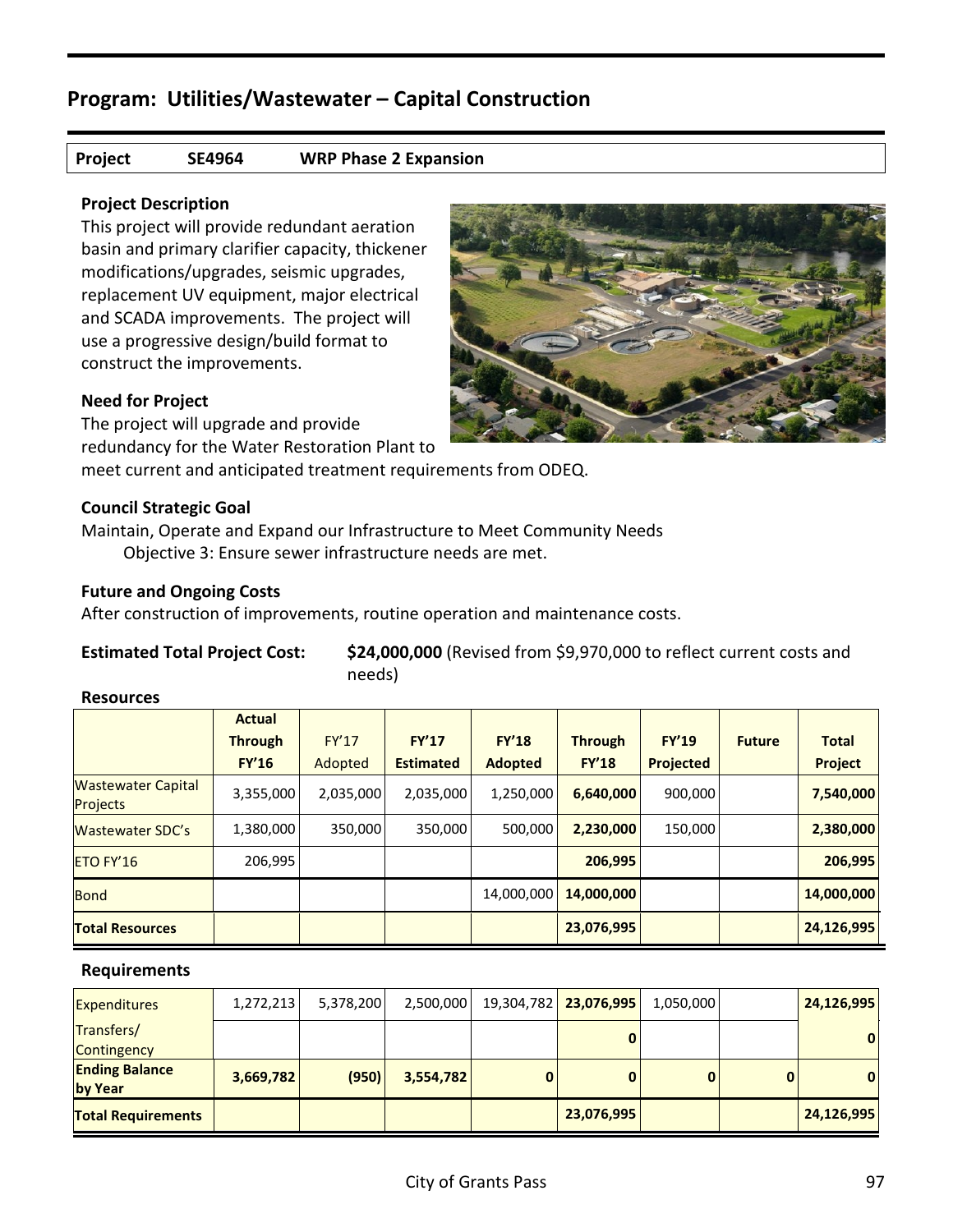#### **Project SE5080 WRP Structural Repairs**

#### **Project Description**

This project will fund many minor repairs necessary for the proper operation and long term maintenance of the Water Restoration Plant. Included items are: roof repairs, exterior painting/restoration, stairways and landings. This project will also repair/install needed fall protection.

#### **Need for Project**

The project is needed for efficiency and for safety. It will create a fund for a large number of small capital projects to ensure the longevity of the Water Restoration Plant and its supporting structures. Two out buildings with flat roofs have wood rot and need to be re-roofed. We will convert the flat roofs to a slope roof with metal covers similar to other out buildings we have on site.

#### **Council Strategic Goal**

Maintain, Operate and Expand our Infrastructure to Meet Community Needs Objective 3: Ensure sewer infrastructure needs are met.

#### **Future and Ongoing Costs**

Evaluation and repair of both known and unknown deficiencies.

#### **Estimated Total Project Cost: \$ 75,000/year as available**

#### **Resources**

|                                       | <b>Actual</b><br><b>Through</b><br><b>FY'16</b> | <b>FY'17</b><br>Adopted | <b>FY'17</b><br><b>Estimated</b> | <b>FY'18</b><br><b>Adopted</b> | <b>Through</b><br><b>FY'18</b> | <b>FY'19</b><br><b>Projected</b> | <b>Future</b> | <b>Total</b><br><b>Project</b> |
|---------------------------------------|-------------------------------------------------|-------------------------|----------------------------------|--------------------------------|--------------------------------|----------------------------------|---------------|--------------------------------|
| <b>Wastewater Capital</b><br>Projects | 383,000                                         |                         |                                  | 75,000                         | 458,000                        | 75,000                           | 225,000       | 758,000                        |
| <b>Total Resources</b>                |                                                 |                         |                                  |                                | 458,000                        |                                  |               | 758,000                        |

| <b>Expenditures</b>              | 94,311  | 209,610     | 30,000  | 333,689  | 458,000 | 75,000 | 225,000  | 758,000 |
|----------------------------------|---------|-------------|---------|----------|---------|--------|----------|---------|
| Transfers/<br>Contingency        |         |             |         |          |         |        |          | 0       |
| <b>Ending Balance</b><br>by Year | 288,689 | $\mathbf 0$ | 258,689 | $\bf{0}$ |         |        | $\bf{0}$ | 0       |
| <b>Total Requirements</b>        |         |             |         |          | 458,000 |        |          | 758,000 |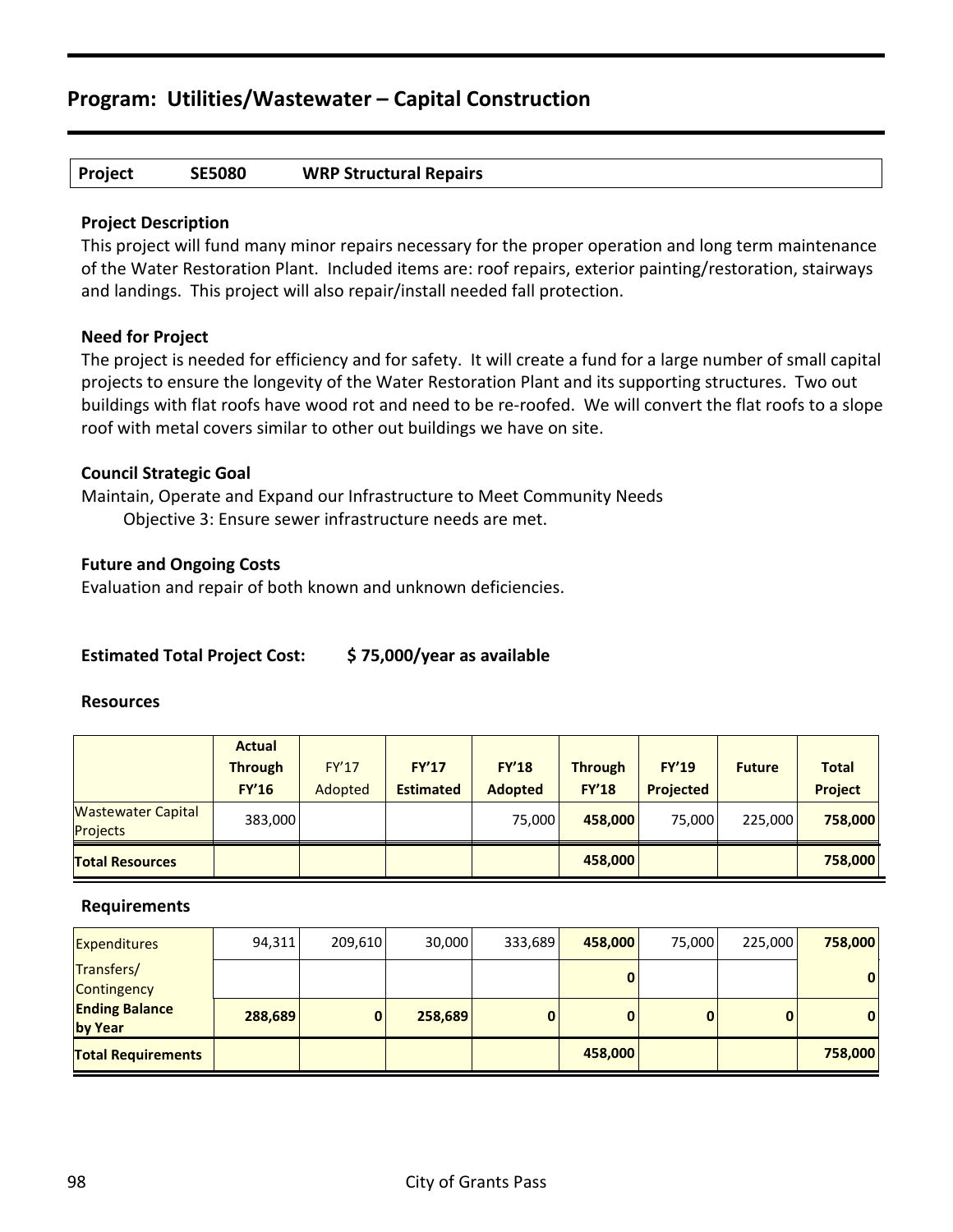#### **Project SE6012 Western Avenue Sewer Replacement**

#### **Project Description**

This project will replace and upsize old deteriorated concrete sewer pipe in Western Avenue from G Street to the Water Restoration Plant. Approximately 4,700 lineal feet of 18" diameter sewer pipe will be installed.

#### **Need for Project**

The existing concrete pipe is severely deteriorated and is structurally failing. This pipeline serves the area west of Western Avenue from North of G Street to the Rogue River. Increasing flows in the future are expected in the area due to growth. This pipeline also receives flow from the Bridge Street Pump Station. Currently the pipeline experiences surcharging during peak rainfall events. This project was ranked as the top priority for hydraulic capacity and structural improvements in the 2016 Collection System Master Plan Update.

#### **Council Strategic Goal**

Maintain, Operate and Expand our Infrastructure to Meet Community Needs Objective 3: Ensure sewer infrastructure needs are met.

#### **Future and Ongoing Costs**

Evaluation of both known and unknown deficiencies, design and construction.

#### **Estimated Total Project Cost: \$2,100,000** (Updated from \$1,800,000 to reflect water and storm drain needs)

#### **Resources**

|                                              | <b>Actual</b><br><b>Through</b><br><b>FY'16</b> | <b>FY'17</b><br>Adopted | <b>FY'17</b><br><b>Estimated</b> | <b>FY'18</b><br><b>Adopted</b> | <b>Through</b><br><b>FY'18</b> | <b>FY'19</b><br>Projected | <b>Future</b> | <b>Total</b><br>Project |
|----------------------------------------------|-------------------------------------------------|-------------------------|----------------------------------|--------------------------------|--------------------------------|---------------------------|---------------|-------------------------|
| <b>Wastewater Capital</b><br><b>Projects</b> |                                                 | 600,000                 | 600,000                          | 420,000                        | 1,020,000                      | 225,000                   |               | 1,245,000               |
| <b>Wastewater SDC's</b><br>86%               | 10,000                                          | 225,000                 | 225,000                          |                                | 235,000                        |                           | 185,000       | 420,000                 |
| <b>General Fund</b>                          |                                                 | 85,000                  | 85,000                           | 350,000                        | 435,000                        |                           |               | 435,000                 |
| <b>Total Resources</b>                       |                                                 |                         |                                  |                                | 1,690,000                      |                           |               | 2,100,000               |

| <b>Expenditures</b>              | 121   | 914,879      | 100,000 | 1,589,879 | 1,690,000 | 225,000 | 185,000      | 2,100,000 |
|----------------------------------|-------|--------------|---------|-----------|-----------|---------|--------------|-----------|
| Transfers/<br>Contingency        |       |              |         |           |           |         |              | 0         |
| <b>Ending Balance</b><br>by Year | 9,879 | $\mathbf{0}$ | 819,879 | $\bf{0}$  |           |         | $\mathbf{0}$ | 0         |
| <b>Total Requirements</b>        |       |              |         |           | 1,690,000 |         |              | 2,100,000 |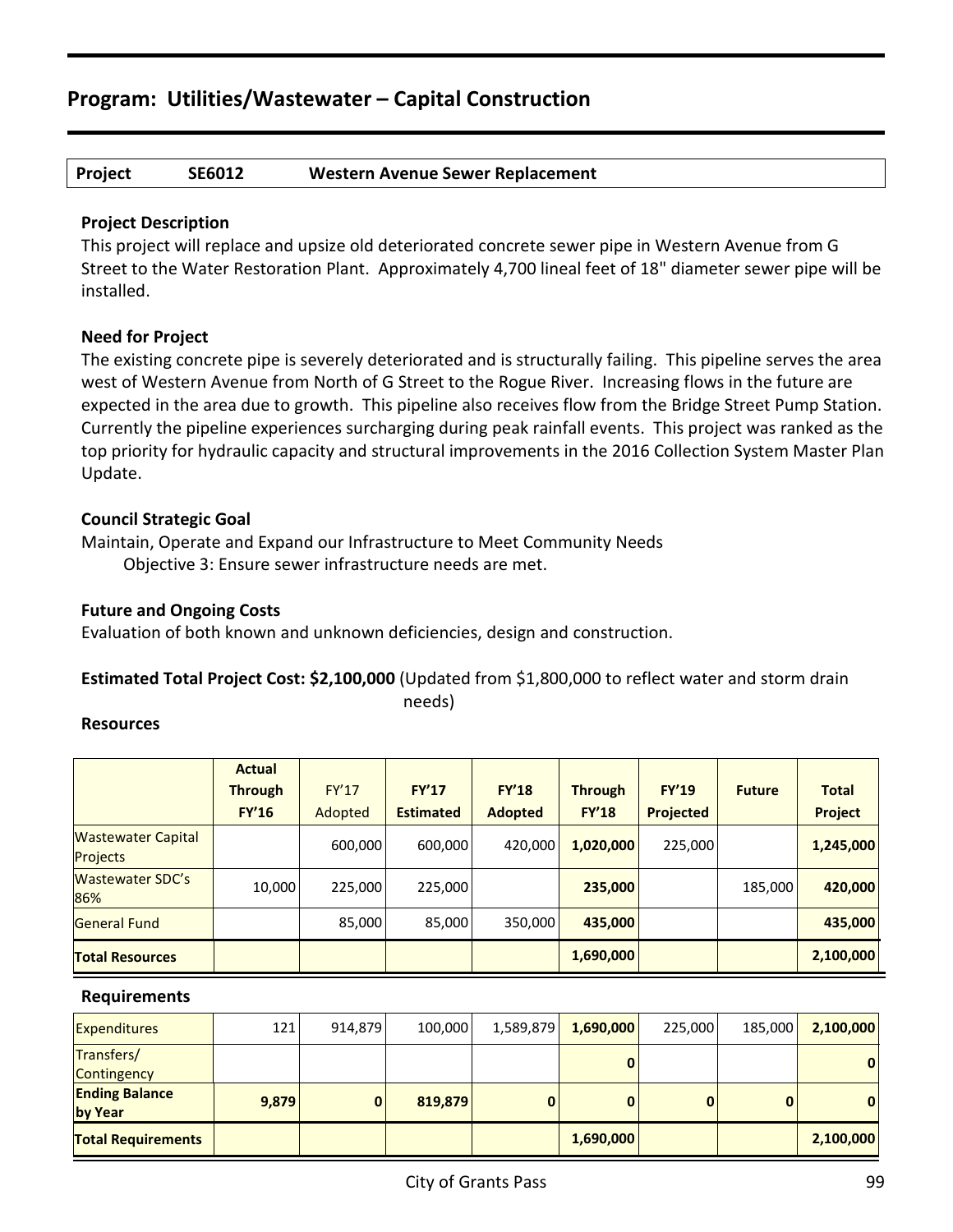## **Project SE6112 Sewer Rate & SDC Study**

#### **Project Description**

This project will evaluate and recommend appropriate service area sewer rates and System Development Charges (SDC) after the Wastewater System Master Plans are all updated.

#### **Need for Project**

Once the Urban Growth Boundary is adjusted, Wastewater System Master Plans will need to be updated. As part of the plan updates, new Capital Improvement Plans (CIPs) will be developed. With new CIPs, wastewater rate and SDC methodology will need to be updated to ensure adequacy. Accurate methodology helps to ensure new system users pay an appropriate share of costs.

#### **Council Strategic Goal**

Provide Cooperative, Shared Leadership Involving Council, Staff and Community Objective 1: Evaluate/ensure financial stability of Utility Funds.

#### **Future and Ongoing Costs**

Not applicable.

#### **Estimated Total Project Cost: \$70,000**

#### **Resources**

|                                              | <b>Actual</b><br><b>Through</b><br><b>FY'16</b> | <b>FY'17</b><br>Adopted | <b>FY'17</b><br><b>Estimated</b> | <b>FY'18</b><br><b>Adopted</b> | <b>Through</b><br><b>FY'18</b> | <b>FY'19</b><br><b>Projected</b> | <b>Future</b> | <b>Total</b><br><b>Project</b> |
|----------------------------------------------|-------------------------------------------------|-------------------------|----------------------------------|--------------------------------|--------------------------------|----------------------------------|---------------|--------------------------------|
| <b>Wastewater Capital</b><br><b>Projects</b> | 70,000                                          |                         |                                  |                                | 70,000                         |                                  |               | 70,000                         |
| <b>Total Resources</b>                       |                                                 |                         |                                  |                                | 70,000                         |                                  |               | 70,000                         |

| <b>Expenditures</b>              |        | 65,000 | 45,000 | 25,000   | 70,000 |   | 70,000       |
|----------------------------------|--------|--------|--------|----------|--------|---|--------------|
| Transfers/<br>Contingency        |        |        |        |          |        |   | $\mathbf{0}$ |
| <b>Ending Balance</b><br>by Year | 70,000 | 0      | 25,000 | $\bf{0}$ |        | 0 | $\mathbf{0}$ |
| <b>Total Requirements</b>        |        |        |        |          | 70,000 |   | 70,000       |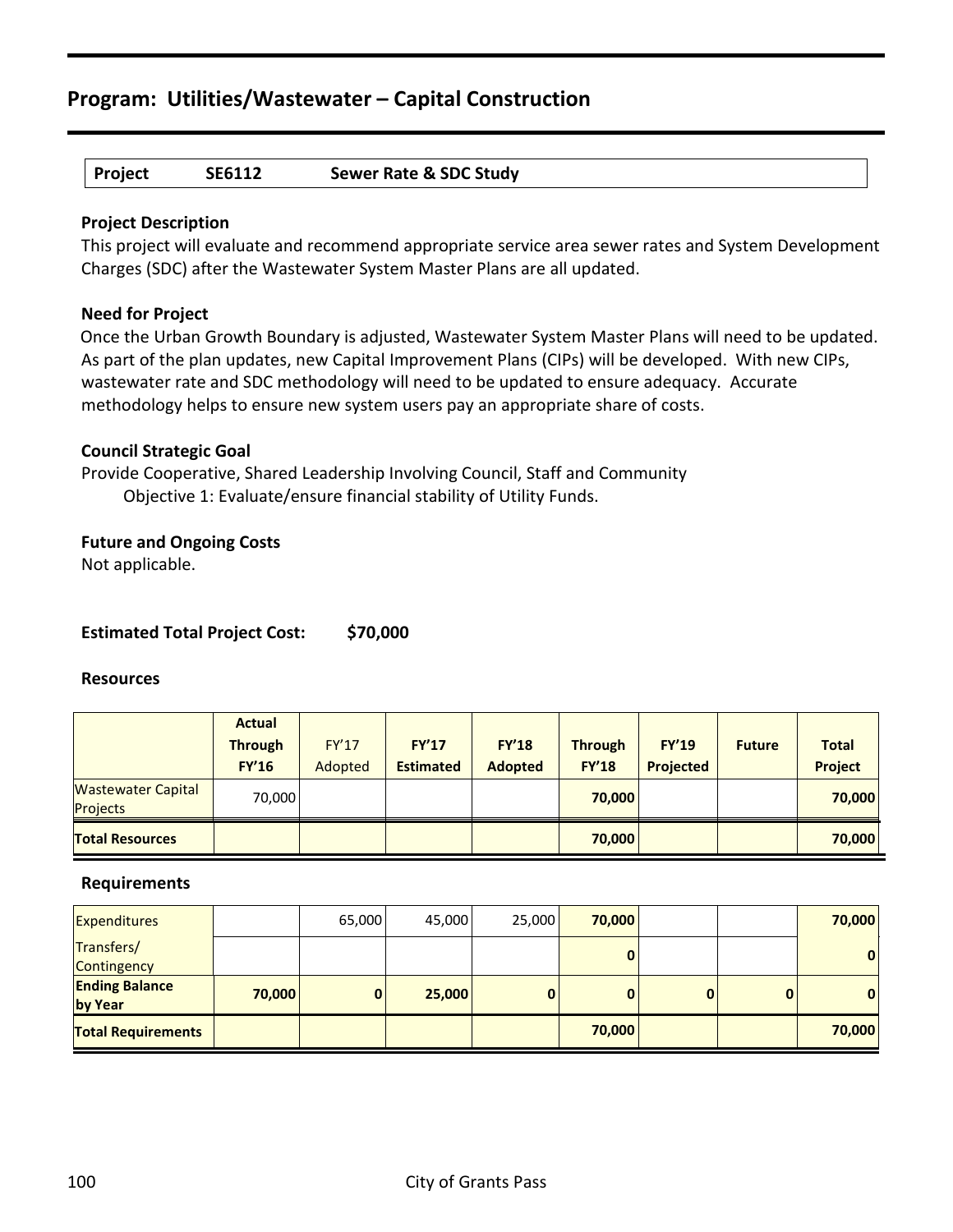#### **Project SE6156 Sewer Mains Related to Overlays**

#### **Project Description**

This project will replace old structurally deficient sewer pipe in streets prior to scheduled overlay work.

#### **Need for Project**

The majority of the sewer lines are old, have structural defects (cracks, holes and broken pipe) and extensive root encroachment which requires frequent and difficult cleaning and maintenance. This project will assist completion of underground infrastructure work prior to scheduled street overlays.

#### **Council Strategic Goal**

Maintain, Operate and Expand our Infrastructure to Meet Community Needs Objective 3: Ensure sewer infrastructure needs are met.

#### **Future and Ongoing Costs**

Design and construction of deficient mains:

Prospect between Manzanita and Bellevue Bellevue between Fry and Elm

#### **Estimated Total Project Cost: \$1,900,000**

#### **Resources**

|                                              | <b>Actual</b>  |              |                  |                |                |              |               |                |
|----------------------------------------------|----------------|--------------|------------------|----------------|----------------|--------------|---------------|----------------|
|                                              | <b>Through</b> | <b>FY'17</b> | FY'17            | FY'18          | <b>Through</b> | <b>FY'19</b> | <b>Future</b> | <b>Total</b>   |
|                                              | <b>FY'16</b>   | Adopted      | <b>Estimated</b> | <b>Adopted</b> | <b>FY'18</b>   | Projected    |               | <b>Project</b> |
| <b>Wastewater Capital</b><br><b>Projects</b> | 50,000         | 125,000      | $\overline{0}$   |                | 50,000         |              | 1,715,000     | 1,765,000      |
| <b>Wastewater SDC's</b>                      |                |              |                  |                | $\mathbf{0}$   |              |               | 0              |
| General Fund- Policy<br>& Legislation        |                | 135,000      | 135,000          |                | 135,000        |              |               | 135,000        |
| <b>Total Resources</b>                       |                |              |                  |                | 185,000        |              |               | 1,900,000      |

| <b>Expenditures</b>              | 48,554 | 260,000      | 40,000 | 96,446 | 185,000 | 1,715,000 | 1,900,000    |
|----------------------------------|--------|--------------|--------|--------|---------|-----------|--------------|
| Transfers/<br>Contingency        |        |              |        |        |         |           | $\mathbf{0}$ |
| <b>Ending Balance</b><br>by Year | 1,446  | $\mathbf{0}$ | 96,446 | 0      |         | 0         | $\mathbf{0}$ |
| <b>Total Requirements</b>        |        |              |        |        | 185,000 |           | 1,900,000    |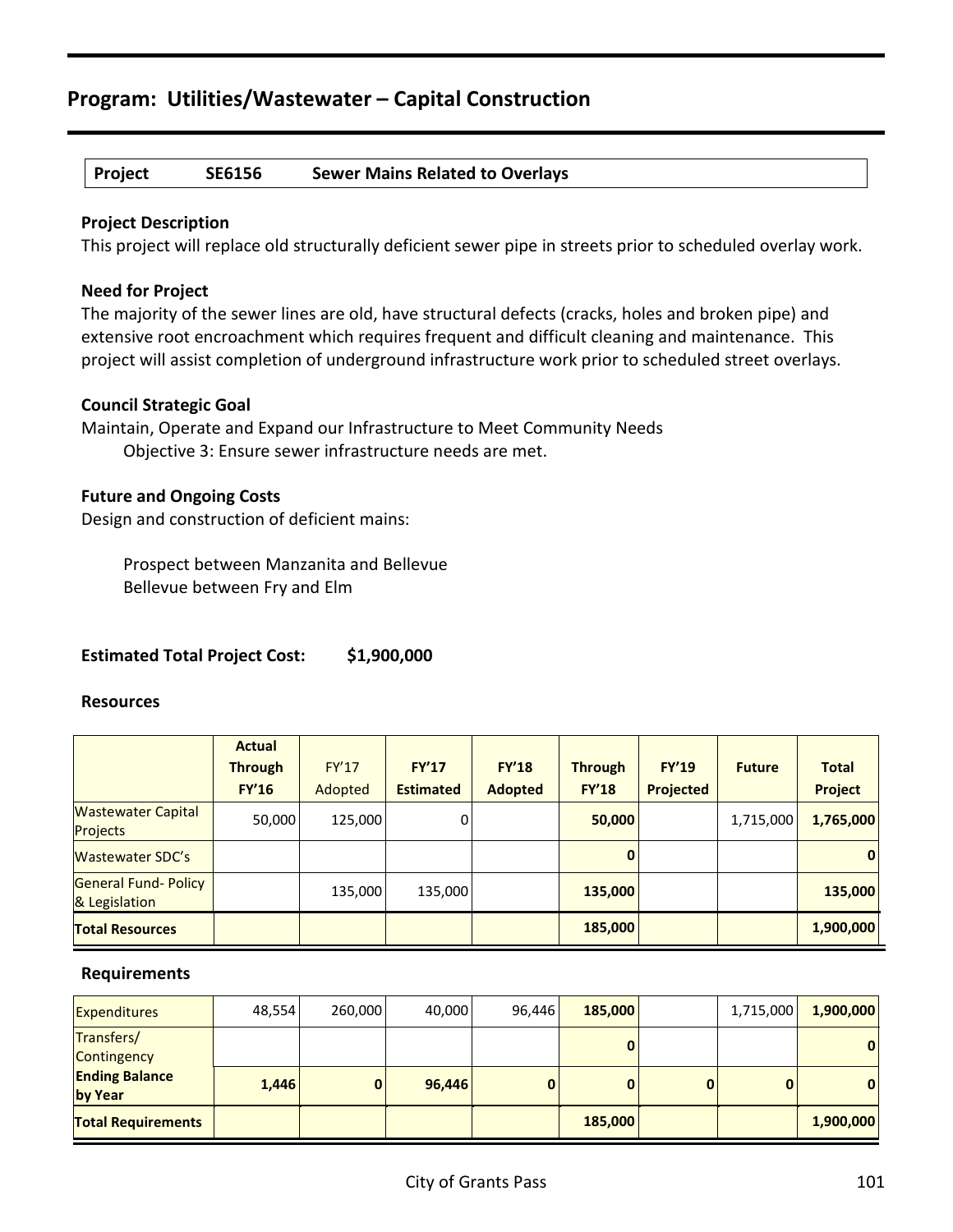#### **Project SE6198 Collection System Maintenance/Repair**

#### **Project Description**

This project will replace badly deteriorated sewer mains or appurtenances, typically prior to paving due to new development or alley repairs. In addition, this project will repair collection system deficiencies related to inflow and infiltration (I & I).

#### **Need for Project**

The maintenance is needed to repair severely structurally defective sewer mains or appurtenances, when encountered. Replacement prior to paving avoids the need to cut new or recently replaced paving due to sewer line failure. Recent storm events resulted in high flows from the Darneille Pump Station. The flows increased rapidly in correlation to the amount of rainfall indicating a large amount of I & I. This project will correct areas of excessive I & I related to manholes identified with the recent flow monitoring information.

#### **Council Strategic Goal**

Maintain, Operate and Expand our Infrastructure to Meet Community Needs Objective 3: Ensure sewer infrastructure needs are met.

#### **Future and Ongoing Costs**

Evaluation and repair of unanticipated problems.

**Estimated Total Project Cost:** The target is **\$75,000** per year when funds are available.

#### **Resources**

|                                              | <b>Actual</b><br><b>Through</b> | <b>FY'17</b> | <b>FY'17</b>     | <b>FY'18</b>   | <b>Through</b> | <b>FY'19</b>     | <b>Future</b> | <b>Total</b>   |
|----------------------------------------------|---------------------------------|--------------|------------------|----------------|----------------|------------------|---------------|----------------|
|                                              | <b>FY'16</b>                    | Adopted      | <b>Estimated</b> | <b>Adopted</b> | <b>FY'18</b>   | <b>Projected</b> |               | <b>Project</b> |
| <b>Wastewater Capital</b><br><b>Projects</b> | 300,000                         | 175,000      | 175,000          | 175,000        | 650,000        | 75,000           | 225,000       | 950,000        |
| Wastewater SDC's                             |                                 |              |                  |                | $\bf{0}$       |                  |               | 0              |
|                                              |                                 |              |                  |                | $\mathbf{0}$   |                  |               | 0              |
| <b>Total Resources</b>                       |                                 |              |                  |                | 650,000        |                  |               | 950,000        |

| <b>Expenditures</b>              | 279,915 | 179,743      | 150,000 | 220,085 | 650,000 | 75,000 | 225,000 | 950,000      |
|----------------------------------|---------|--------------|---------|---------|---------|--------|---------|--------------|
| Transfers/<br>Contingency        |         |              |         |         | 0       |        |         | $\mathbf{0}$ |
| <b>Ending Balance</b><br>by Year | 20,085  | $\mathbf{0}$ | 45,085  | 0       | 0       |        | 0       | $\mathbf{0}$ |
| <b>Total Requirements</b>        |         |              |         |         | 650,000 |        |         | 950,000      |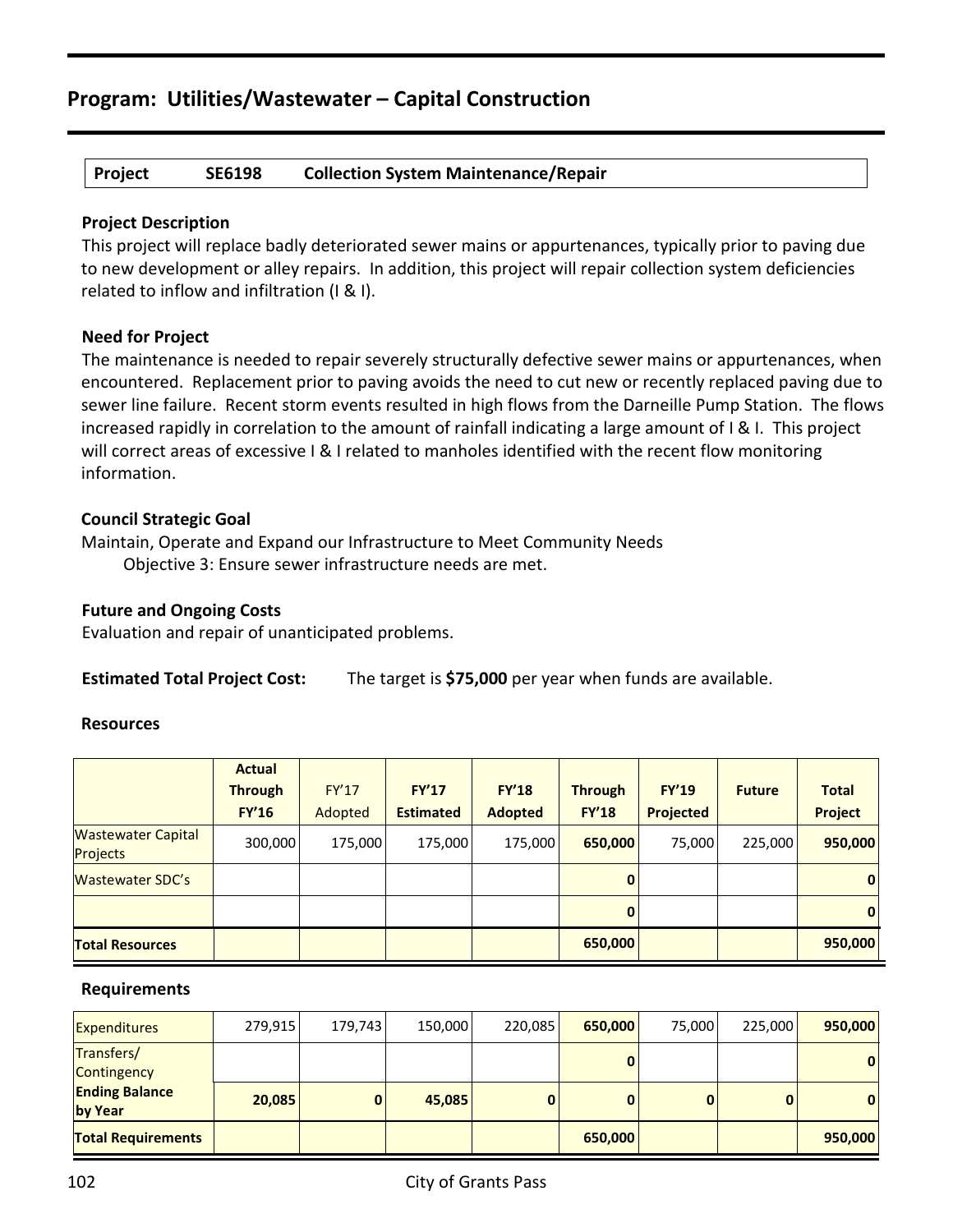#### **Project SE6199 Pump/Lift Station Equipment Improvement**

#### **Project Description**

This is the replacement or rebuild project for miscellaneous equipment such as pumps, motors and emergency generators located at the various pump and lift stations.

#### **Need for Project**

Each year pieces of equipment fail due to age and/or mechanical fault. This project will allow the funding to replace or overhaul equipment when needed.

#### **Council Strategic Goal**

Maintain, Operate and Expand our Infrastructure to Meet Community Needs Objective 3: Ensure sewer infrastructure needs are met.

#### **Future and Ongoing Costs**

Replacement or repair of equipment as potential failure is identified. The next large piece of equipment will be a Darneille Pump Station pump/motor assembly.

#### **Estimated Total Project Cost: \$10,000/year as available**

#### **Resources**

|                                              | <b>Actual</b>  |              |                  |                |                |                  |               |                |
|----------------------------------------------|----------------|--------------|------------------|----------------|----------------|------------------|---------------|----------------|
|                                              | <b>Through</b> | <b>FY'17</b> | <b>FY'17</b>     | <b>FY'18</b>   | <b>Through</b> | <b>FY'19</b>     | <b>Future</b> | <b>Total</b>   |
|                                              | <b>FY'16</b>   | Adopted      | <b>Estimated</b> | <b>Adopted</b> | <b>FY'18</b>   | <b>Projected</b> |               | <b>Project</b> |
| <b>Wastewater Capital</b><br><b>Projects</b> | 95,000         | 10,000       | 10,000           | 100,000        | 205,000        | 10,000           | 30,000        | 245,000        |
| Wastewater SDC's                             |                |              |                  |                | 0              |                  |               | 0              |
| <b>Total Resources</b>                       |                |              |                  |                | 205,000        |                  |               | 245,000        |

| <b>Expenditures</b>              | 38,925 | 35,000       | 40,000 | 126,075 | 205,000 | 10,000 | 30,000 | 245,000     |
|----------------------------------|--------|--------------|--------|---------|---------|--------|--------|-------------|
| Transfers/<br>Contingency        |        |              |        |         |         |        |        | 0           |
| <b>Ending Balance</b><br>by Year | 56,075 | $\mathbf{0}$ | 26,075 |         | 0       |        |        | $\mathbf 0$ |
| <b>Total Requirements</b>        |        |              |        |         | 205,000 |        |        | 245,000     |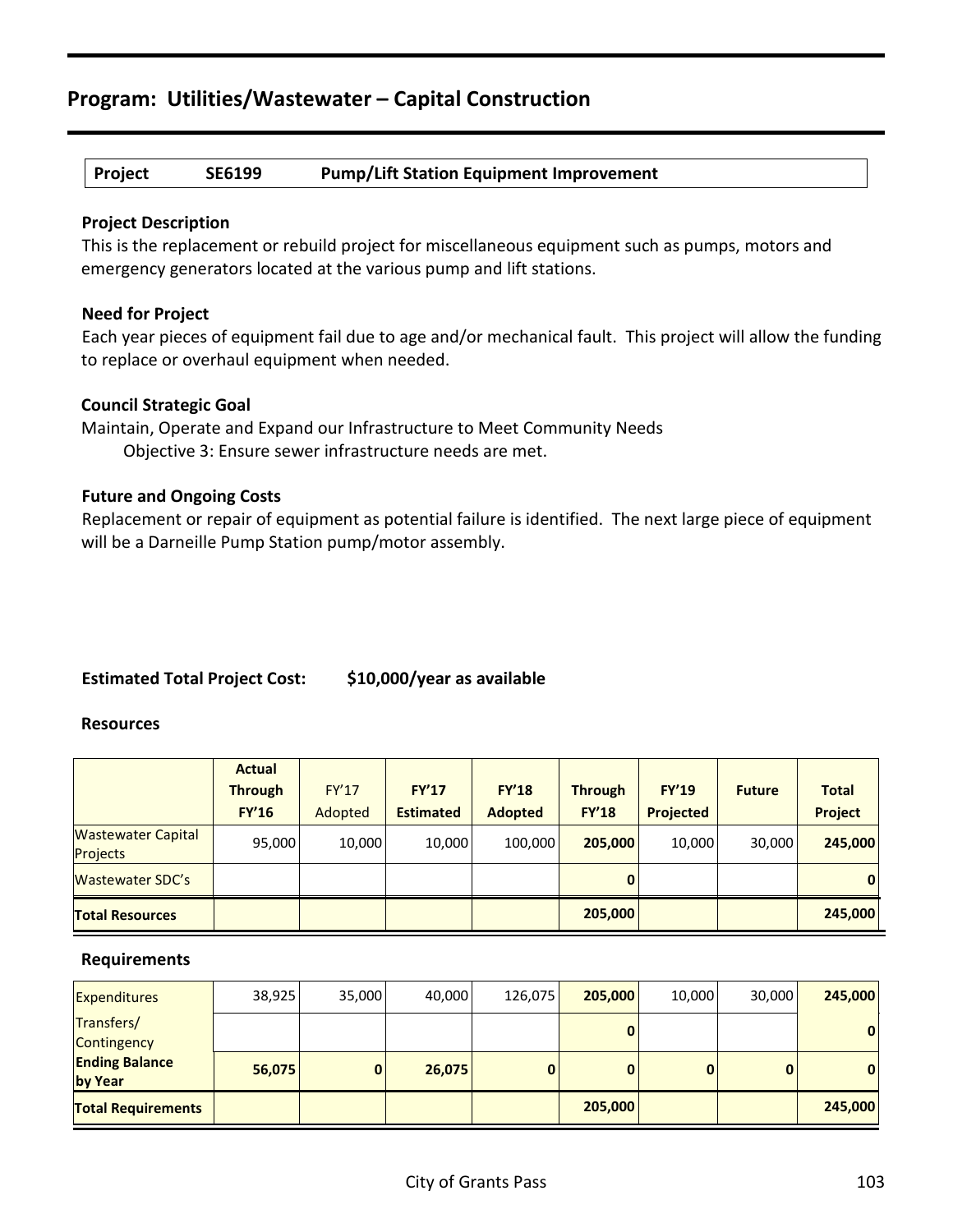#### **Project SE6200 Spalding Industrial Park Wastewater Infrastructure Study**

#### **Project Description**

This project will evaluate and propose wastewater infrastructure for the Spalding Industrial Park. Potential wastewater infrastructure would include a basic collection system, a new pump station and associated force main. The initial evaluation will be to determine the extent of the service area (in addition to the Industrial Park) to serve the eastern end of the Urban Growth Boundary. The service area determination will be required to appropriately size the infrastructure.

#### **Need for Project**

Additional development in the eastern end of the Urban Growth Boundary, both residential and industrial, will need to rely on a new pump station for sewer service.

#### **Council Strategic Goal**

Encourage Economic Opportunities

Objective 1: Facilitate an environment to encourage business prosperity and economic opportunities.

#### **Future and Ongoing Costs**

Once the infrastructure components are properly sized and located, an estimated project cost to install can be developed to reflect required construction costs.

**Estimated Total Project Cost: \$100,000** (Revised from \$2,500,000 to reflect study/evaluation only)

#### **Resources**

|                                              | <b>Actual</b>  |              |                  |                |                |                  |               |                |
|----------------------------------------------|----------------|--------------|------------------|----------------|----------------|------------------|---------------|----------------|
|                                              | <b>Through</b> | <b>FY'17</b> | <b>FY'17</b>     | <b>FY'18</b>   | <b>Through</b> | <b>FY'19</b>     | <b>Future</b> | <b>Total</b>   |
|                                              | <b>FY'16</b>   | Adopted      | <b>Estimated</b> | <b>Adopted</b> | <b>FY'18</b>   | <b>Projected</b> |               | <b>Project</b> |
| <b>Wastewater Capital</b><br><b>Projects</b> | 100,000        |              |                  |                | 100,000        |                  |               | 100,000        |
| <b>Wastewater SDC's</b>                      |                |              |                  |                | 0              |                  |               | $\mathbf{0}$   |
| <b>Total Resources</b>                       |                |              |                  |                | 100,000        |                  |               | 100,000        |

| <b>Expenditures</b>              |         | 75,000 | 5,000  | 95,000 | 100,000 |   | 100,000      |
|----------------------------------|---------|--------|--------|--------|---------|---|--------------|
| Transfers/<br>Contingency        |         |        |        |        |         |   | $\mathbf{0}$ |
| <b>Ending Balance</b><br>by Year | 100,000 | 0      | 95,000 | 0      |         | 0 | $\mathbf{0}$ |
| <b>Total Requirements</b>        |         |        |        |        | 100,000 |   | 100,000      |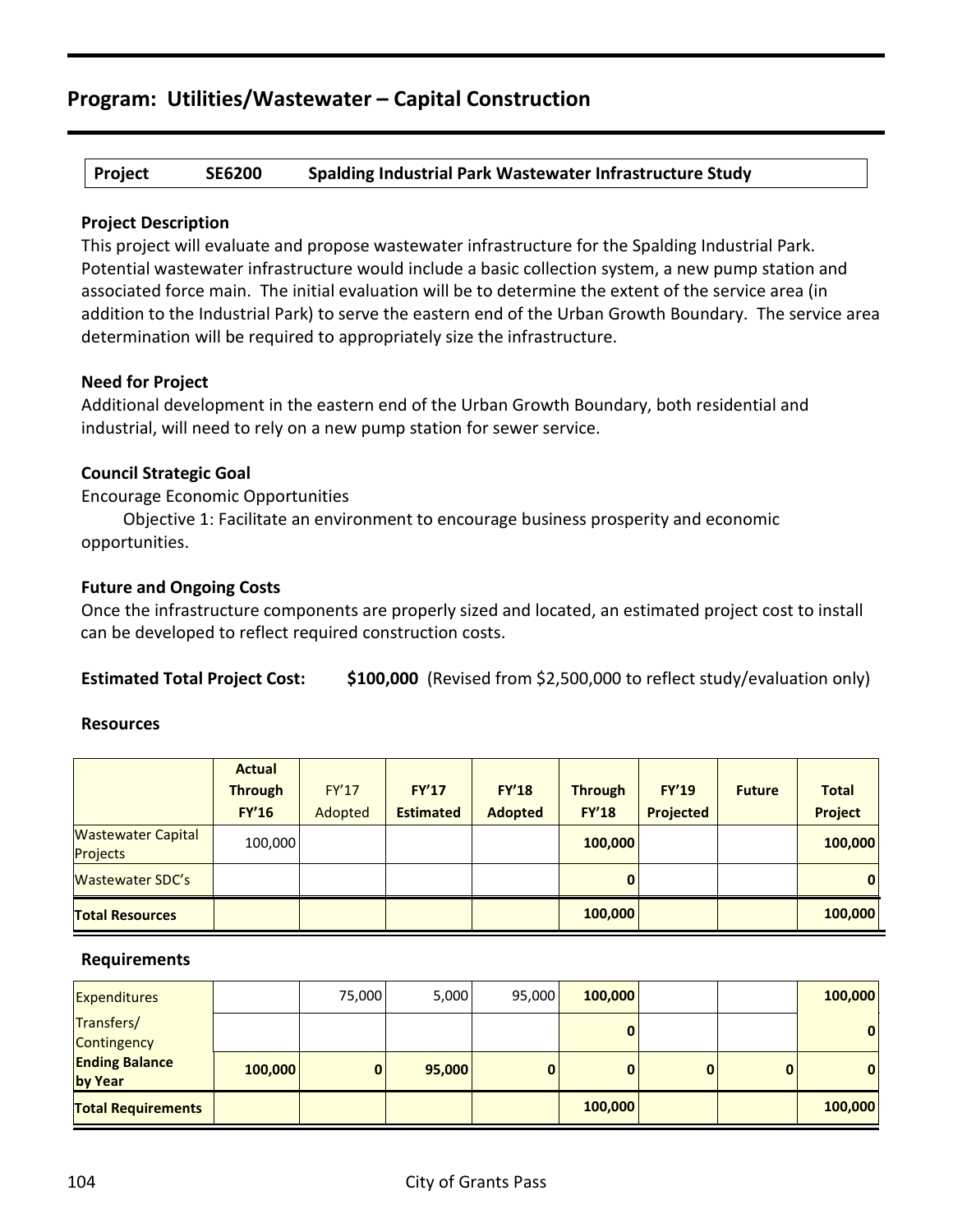#### **Project SE6237 General Engineering Services**

#### **Project Description**

This project will fund the process to obtain a Wastewater Master Services Agreement for Professional Engineering and Permitting Services (MSA). With this MSA, a number of individual task orders will be assigned, negotiated and executed to undertake a variety of assignments on the City's wastewater facilities.

#### **Need for Project**

Given the nature of these individual assignments, it is desired for our MSA consultant to provide general engineering support and guidance for the overall wastewater program to develop the specific individual tasks.

#### **Council Strategic Goal**

Maintain, Operate and Expand our Infrastructure to Meet Community Needs Objective 3: Ensure sewer infrastructure needs are met.

#### **Future and Ongoing Costs**

General support for Wastewater Fund (known and unknown).

#### **Estimated Total Project Cost: \$20,000 per year as funds are available.**

#### **Resources**

|                                              | <b>Actual</b>  |              |                  |                |                |                  |               |                |
|----------------------------------------------|----------------|--------------|------------------|----------------|----------------|------------------|---------------|----------------|
|                                              | <b>Through</b> | <b>FY'17</b> | <b>FY'17</b>     | <b>FY'18</b>   | <b>Through</b> | <b>FY'19</b>     | <b>Future</b> | <b>Total</b>   |
|                                              | <b>FY'16</b>   | Adopted      | <b>Estimated</b> | <b>Adopted</b> | <b>FY'18</b>   | <b>Projected</b> |               | <b>Project</b> |
| <b>Wastewater Capital</b><br><b>Projects</b> | 60,000         | 20,000       | 20,000           | 20,000         | 100,000        | 20,000           | 60,000        | 180,000        |
| <b>Wastewater SDC's</b>                      |                |              |                  |                | 0              |                  |               | $\mathbf{0}$   |
| <b>Total Resources</b>                       |                |              |                  |                | 100,000        |                  |               | 180,000        |

| <b>Expenditures</b>              | 20,411 | 48,682       | 35,000 | 44.589   | 100,000 | 20,000 | 60,000       | 180,000 |
|----------------------------------|--------|--------------|--------|----------|---------|--------|--------------|---------|
| Transfers/<br>Contingency        |        |              |        |          |         |        |              | 0       |
| <b>Ending Balance</b><br>by Year | 39,589 | $\mathbf{0}$ | 24,589 | $\bf{0}$ |         |        | $\mathbf{0}$ | 0       |
| <b>Total Requirements</b>        |        |              |        |          | 100,000 |        |              | 180,000 |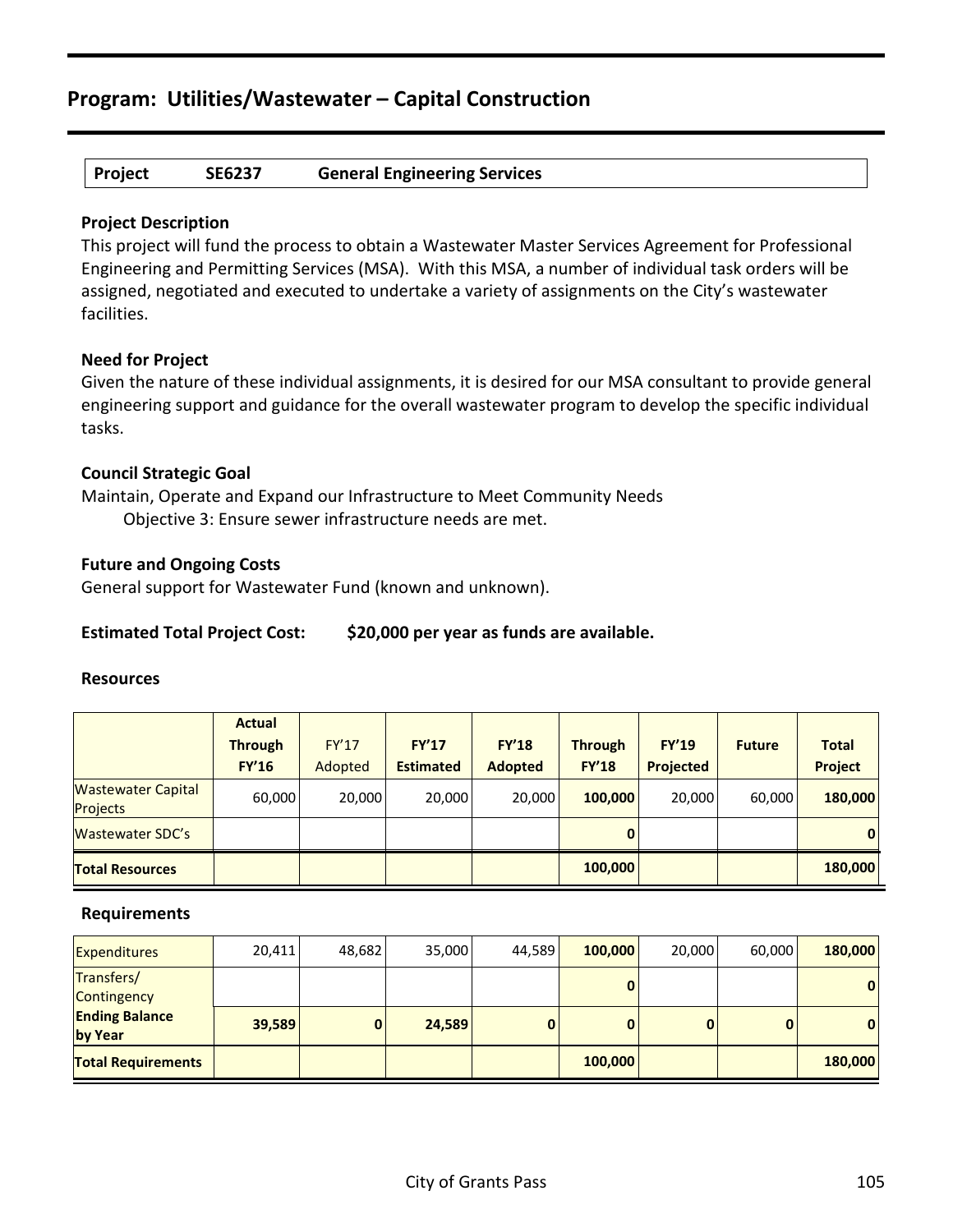#### **Project SE6238 Effluent Mixing Zone Dye Tracer Study**

#### **Project Description:**

The Water Restoration Plant has a permitted effluent mixing zone in the Rogue River. The allowable mixing zone is that portion of the Rogue River contained within a band extending out 50 feet from the north bank and extending from a point 10 feet upstream of the effluent outfall to a point 300 feet downstream from the outfall. Dye will be injected into the effluent and samples will be collected over time in the river to confirm and calibrate the mixing zone model. The model will be used to determine dilution ratios within the mixing zone and evaluate the reasonable potential to exceed receiving water quality criteria in the Rogue River.

#### **Need for Project**

To meet NPDES permit renewal requirements.

#### **Council Strategic Goal**

Maintain, Operate and Expand our Infrastructure to Meet Community Needs Objective 3: Ensure sewer infrastructure needs are met.

#### **Future and Ongoing Costs**

May require upgrades to treatment processes.

#### **Estimated Total Project Cost: \$50,000**

#### **Resources**

|                                              | <b>Actual</b><br><b>Through</b><br><b>FY'16</b> | <b>FY'17</b><br>Adopted | <b>FY'17</b><br><b>Estimated</b> | <b>FY'18</b><br><b>Adopted</b> | <b>Through</b><br><b>FY'18</b> | <b>FY'19</b><br><b>Projected</b> | <b>Future</b> | <b>Total</b><br><b>Project</b> |
|----------------------------------------------|-------------------------------------------------|-------------------------|----------------------------------|--------------------------------|--------------------------------|----------------------------------|---------------|--------------------------------|
| <b>Wastewater Capital</b><br><b>Projects</b> | 50,000                                          |                         |                                  |                                | 50,000                         |                                  |               | 50,000                         |
| <b>Wastewater SDC's</b>                      |                                                 |                         |                                  |                                | 0                              |                                  |               | $\mathbf{0}$                   |
| <b>Total Resources</b>                       |                                                 |                         |                                  |                                | 50,000                         |                                  |               | 50,000                         |

| <b>Expenditures</b>              |        | 25,000 | 0      | 50,000 | 50,000 |   | 50,000       |
|----------------------------------|--------|--------|--------|--------|--------|---|--------------|
| Transfers/<br>Contingency        |        |        |        |        |        |   | $\mathbf 0$  |
| <b>Ending Balance</b><br>by Year | 50,000 | 0      | 50,000 | 0      |        | 0 | $\mathbf{0}$ |
| <b>Total Requirements</b>        |        |        |        |        | 50,000 |   | 50,000       |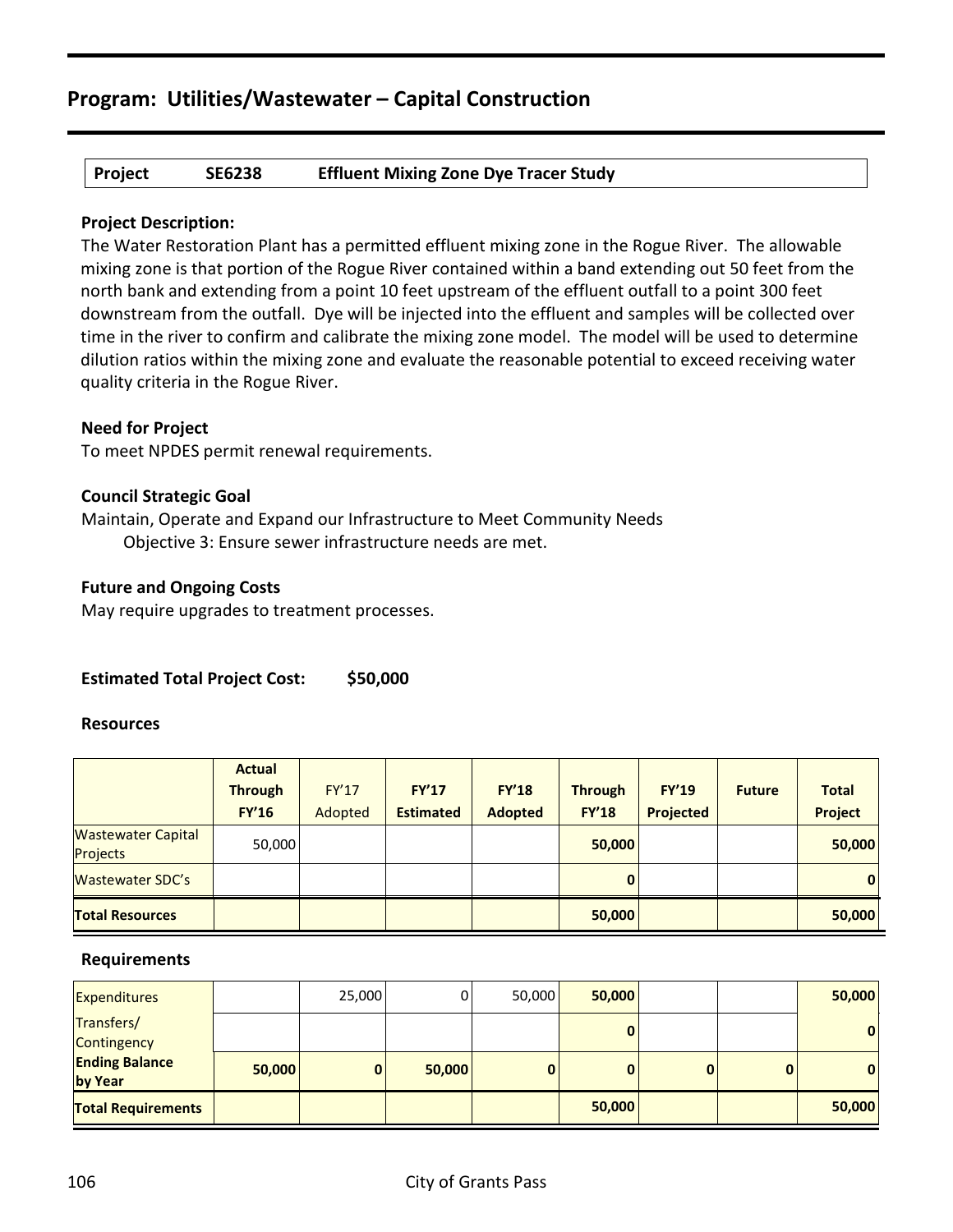### **Project SE6239 WRP Equipment Improvement**

#### **Project Description**

This is the replacement/refurbishment fund for miscellaneous equipment such as gas blender, aeration basin mixers, various pumps, compressors and motors.

#### **Need for Project**

Each year pieces of equipment fail due to age and/or mechanical failure. This project will allow the funding of replacement or refurbished equipment as needed.

#### **Council Strategic Goal**

Maintain, Operate and Expand our Infrastructure to Meet Community Needs Objective 3: Ensure sewer infrastructure needs are met.

#### **Future and Ongoing Costs**

Evaluation and repair of unanticipated problems.

#### **Estimated Total Project Cost: \$50,000 per year as funds are available.**

#### **Resources**

|                                              | <b>Actual</b>  |              |                  |                |                |                  |               |                |
|----------------------------------------------|----------------|--------------|------------------|----------------|----------------|------------------|---------------|----------------|
|                                              | <b>Through</b> | <b>FY'17</b> | <b>FY'17</b>     | <b>FY'18</b>   | <b>Through</b> | <b>FY'19</b>     | <b>Future</b> | <b>Total</b>   |
|                                              | <b>FY'16</b>   | Adopted      | <b>Estimated</b> | <b>Adopted</b> | <b>FY'18</b>   | <b>Projected</b> |               | <b>Project</b> |
| <b>Wastewater Capital</b><br><b>Projects</b> | 100,000        | 50,000       | 50,000           | 30,000         | 180,000        | 50,000           | 150,000       | 380,000        |
| <b>Wastewater SDC's</b>                      |                |              |                  |                | $\mathbf{0}$   |                  |               | $\mathbf{0}$   |
| <b>Total Resources</b>                       |                |              |                  |                | 180,000        |                  |               | 380,000        |

| <b>Expenditures</b>              | 14,439 | 100,000      | 65,000 | 100,561      | 180,000 | 50,000 | 150,000      | 380,000 |
|----------------------------------|--------|--------------|--------|--------------|---------|--------|--------------|---------|
| Transfers/<br>Contingency        |        |              |        |              |         |        |              | 0       |
| <b>Ending Balance</b><br>by Year | 85,561 | $\mathbf{0}$ | 70.561 | $\mathbf{0}$ |         |        | $\mathbf{0}$ | 0       |
| <b>Total Requirements</b>        |        |              |        |              | 180,000 |        |              | 380,000 |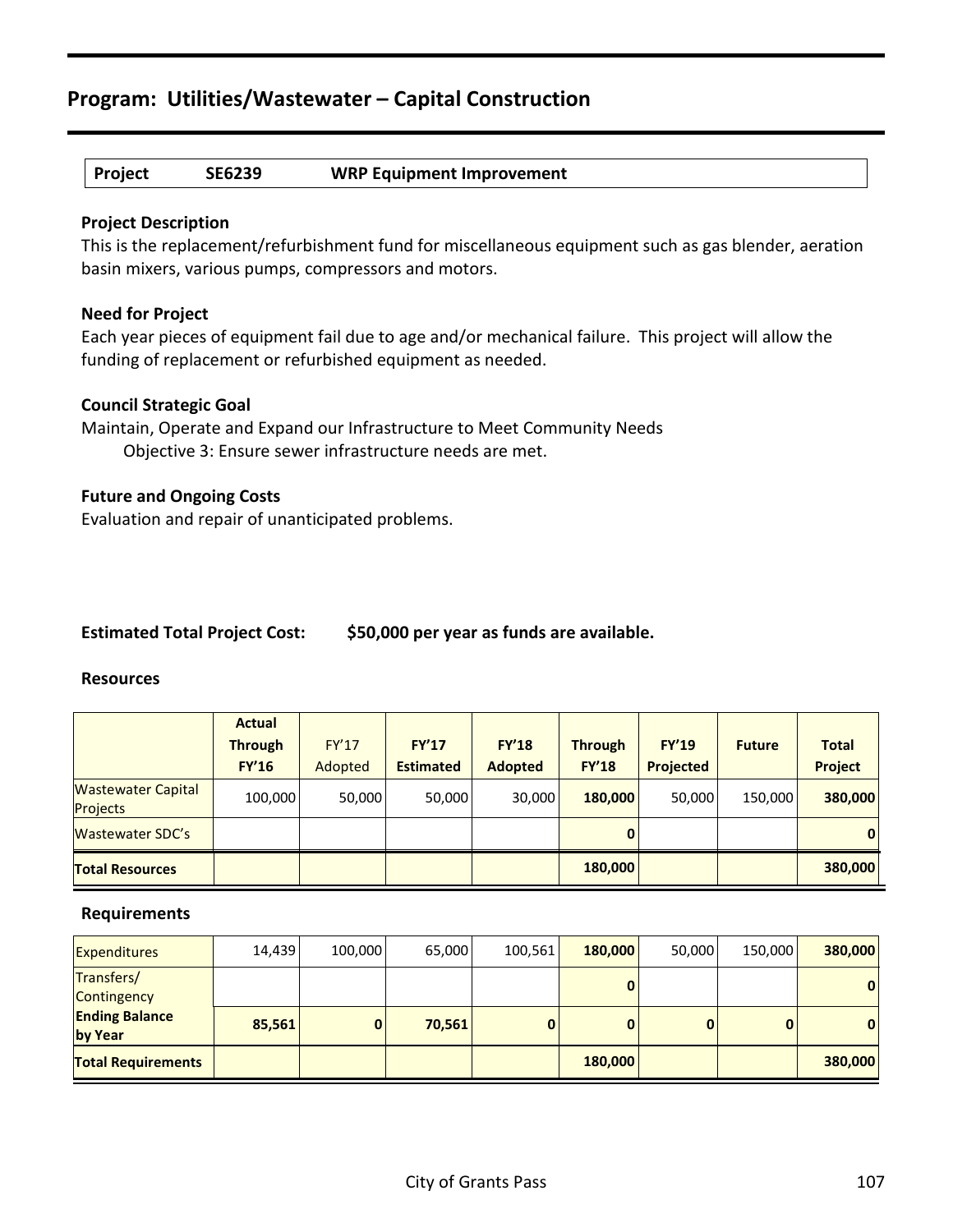**Project SE6323 5th Street Sewer Main Structural Repairs (Multiple Phases)**

#### **Project Description**

This project will replace very old structurally deficient sewer pipe in 5<sup>th</sup> Street and the alleys fronting 5<sup>th</sup> Street between 'M' and 'A' streets. The alleys identified for repair will be ranked as to severity and the project completed in multiple phases.

#### **Need for Project**

The majority of the sewer lines in the alleys are very old 6" pipe, have structural defects (cracks, holes and broken pipe) and extensive root encroachment which requires frequent, difficult cleaning and maintenance.

#### **Council Strategic Goal**

Maintain, Operate and Expand Our Infrastructure to Meet Community Needs Objective 3: Ensure sewer infrastructure needs are met.

#### **Future and Ongoing Costs**

Design and construction expected to continue as funding allows.

#### **Estimated Total Project Cost: \$1,200,000**

#### **Resources**

|                                              | <b>Actual</b><br><b>Through</b><br><b>FY'16</b> | <b>FY'17</b><br>Adopted | <b>FY'17</b><br><b>Estimated</b> | <b>FY'18</b><br><b>Adopted</b> | <b>Through</b><br><b>FY'18</b> | <b>FY'19</b><br><b>Projected</b> | <b>Future</b> | <b>Total</b><br><b>Project</b> |
|----------------------------------------------|-------------------------------------------------|-------------------------|----------------------------------|--------------------------------|--------------------------------|----------------------------------|---------------|--------------------------------|
| <b>Wastewater Capital</b><br><b>Projects</b> |                                                 | 400,000                 | 400,000                          | 400,000                        | 800,000                        | 350,000                          | 50,000        | 1,200,000                      |
| <b>General Fund</b>                          |                                                 |                         |                                  |                                | $\mathbf{0}$                   |                                  |               | 0                              |
|                                              |                                                 |                         |                                  |                                | $\mathbf{0}$                   |                                  |               | 0                              |
| <b>Total Resources</b>                       |                                                 |                         |                                  |                                | 800,000                        |                                  |               | 1,200,000                      |

| <b>Expenditures</b>              |   | 400,000      | 75,000  | 725,000  | 800,000 | 350,000 | 50,000 | 1,200,000    |
|----------------------------------|---|--------------|---------|----------|---------|---------|--------|--------------|
| Transfers/<br>Contingency        |   |              |         |          | 0       |         |        | $\mathbf{0}$ |
| <b>Ending Balance</b><br>by Year | 0 | $\mathbf{0}$ | 325,000 | $\bf{0}$ |         |         | 0      | 0            |
| <b>Total Requirements</b>        |   |              |         |          | 800,000 |         |        | 1,200,000    |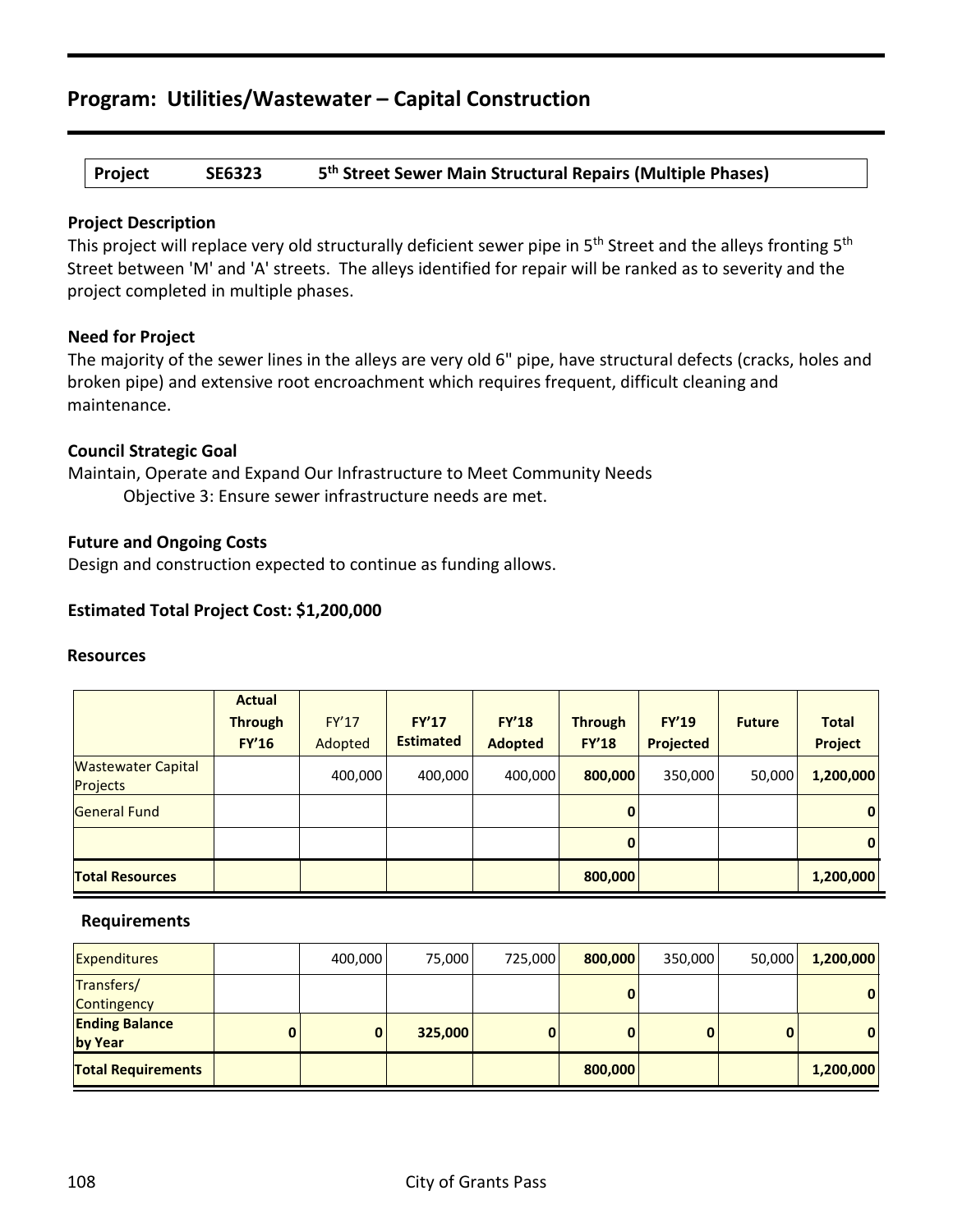#### **Project SE6334 Public Works Asset Management**

#### **Project Description**

This project will purchase software and assist staff with the implementation of asset management.

#### **Need for Project**

The recent PAVE audit identified asset management as a necessary program to implement throughout Public Works. With the current upgrade to the Water Restoration Plant (WRP) it is imperative to initiate the program implementation prior to the new equipment and SCADA installation. The work at the WRP will create the template for implementation during the WRP replacement project.

#### **Council Strategic Goal**

Maintain, Operate and Expand Our Infrastructure to Meet Community Needs Objective 3: Ensure sewer infrastructure needs are met.

#### **Future and Ongoing Costs**

Final cost estimates will be developed after detailed project scoping is complete. Ongoing costs would be routine maintenance, updates and licensing fees.

#### **Estimated Total Project Cost: \$200,000**

#### **Resources**

|                                              | <b>Actual</b><br><b>Through</b><br><b>FY'16</b> | FY'17<br>Adopted | <b>FY'17</b><br><b>Estimated</b> | FY'18<br><b>Adopted</b> | <b>Through</b><br><b>FY'18</b> | <b>FY'19</b><br><b>Projected</b> | <b>Future</b> | <b>Total</b><br><b>Project</b> |
|----------------------------------------------|-------------------------------------------------|------------------|----------------------------------|-------------------------|--------------------------------|----------------------------------|---------------|--------------------------------|
| <b>Wastewater Capital</b><br><b>Projects</b> |                                                 |                  |                                  | 100,000                 | 100,000                        |                                  |               | 100,000                        |
| <b>Water Ops</b>                             |                                                 |                  |                                  | 100,000                 | 100,000                        |                                  |               | 100,000                        |
| <b>General Fund</b>                          |                                                 |                  |                                  |                         | 0                              |                                  |               | $\mathbf{0}$                   |
| <b>Total Resources</b>                       |                                                 |                  |                                  |                         | 200,000                        |                                  |               | 200,000                        |

| <b>Expenditures</b>              |  |   | 200,000 | 200,000 |   |   | 200,000 |
|----------------------------------|--|---|---------|---------|---|---|---------|
| <b>Transfers</b>                 |  |   |         |         |   |   | 0       |
| <b>Ending Balance</b><br>by Year |  | 0 |         |         | 0 | 0 | 0       |
| <b>Total Requirements</b>        |  |   |         | 200,000 |   |   | 200,000 |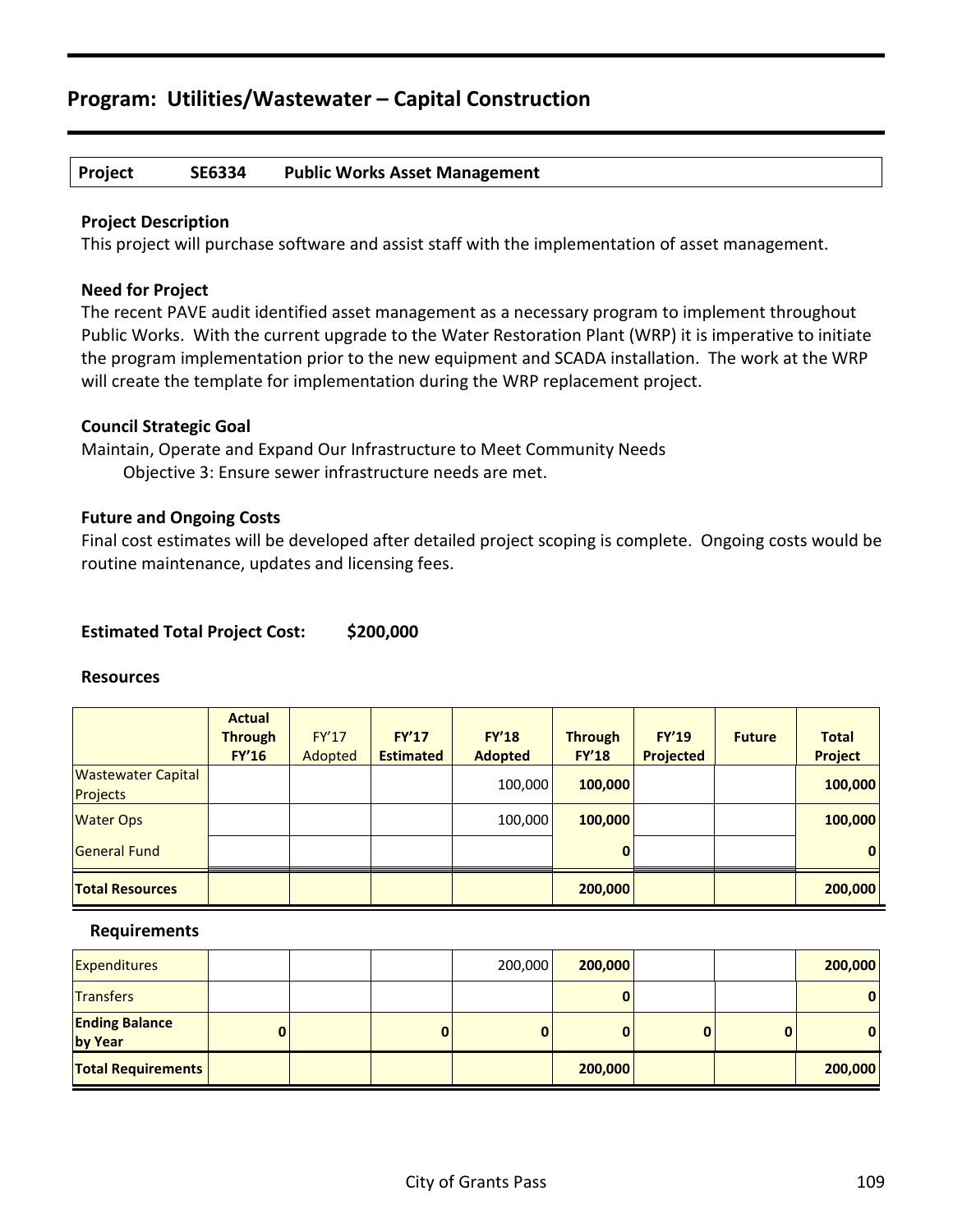#### **Project SE6335 Webster Pump Station No. 2 Rehab**

#### **Project Description**

This project will evaluate whether to replace or rehabilitate Webster Pump Station No. 2. The improvements will be designed to meet current industry standards. During the predesign effort, a determination will be made whether to construct a new pump station above ground or to rehabilitate the existing. This pump station is currently located below ground, within the Webster Road right of way culde-sac (adjacent to Rogue Lea Estates).

#### **Need for Project**

The pump station is approaching 50 years old and does not meet current service standards. The new pump station will be built to meet current industry standards.

#### **Council Strategic Goal**

Maintain, Operate and Expand our Infrastructure to Meet Community Needs Objective 3: Ensure sewer infrastructure needs are met.

#### **Future and Ongoing Costs**

Routine and periodic maintenance.

#### **Estimated Total Project Cost: \$800,000**

#### **Resources**

|                                              | <b>Actual</b><br><b>Through</b><br><b>FY'16</b> | <b>FY'17</b><br>Adopted | <b>FY'17</b><br><b>Estimated</b> | <b>FY'18</b><br><b>Adopted</b> | <b>Through</b><br><b>FY'18</b> | <b>FY'19</b><br>Projected | <b>Future</b> | <b>Total</b><br><b>Project</b> |
|----------------------------------------------|-------------------------------------------------|-------------------------|----------------------------------|--------------------------------|--------------------------------|---------------------------|---------------|--------------------------------|
| <b>Wastewater Capital</b><br><b>Projects</b> |                                                 |                         |                                  | 200,000                        | 200,000                        | 200.000                   | 400,000       | 800,000                        |
| <b>Total Resources</b>                       |                                                 |                         |                                  |                                | 200,000                        |                           |               | 800,000                        |

| <b>Expenditures</b>              |   |   | 200,000     | 200,000  | 200,000 | 400,000  | 800,000      |
|----------------------------------|---|---|-------------|----------|---------|----------|--------------|
| Transfers/<br>Contingency        |   |   |             |          |         |          | $\mathbf{0}$ |
| <b>Ending Balance</b><br>by Year | 0 | 0 | $\mathbf 0$ | $\bf{0}$ | 0       | $\bf{0}$ | $\mathbf{0}$ |
| <b>Total Requirements</b>        |   |   |             | 200,000  |         |          | 800,000      |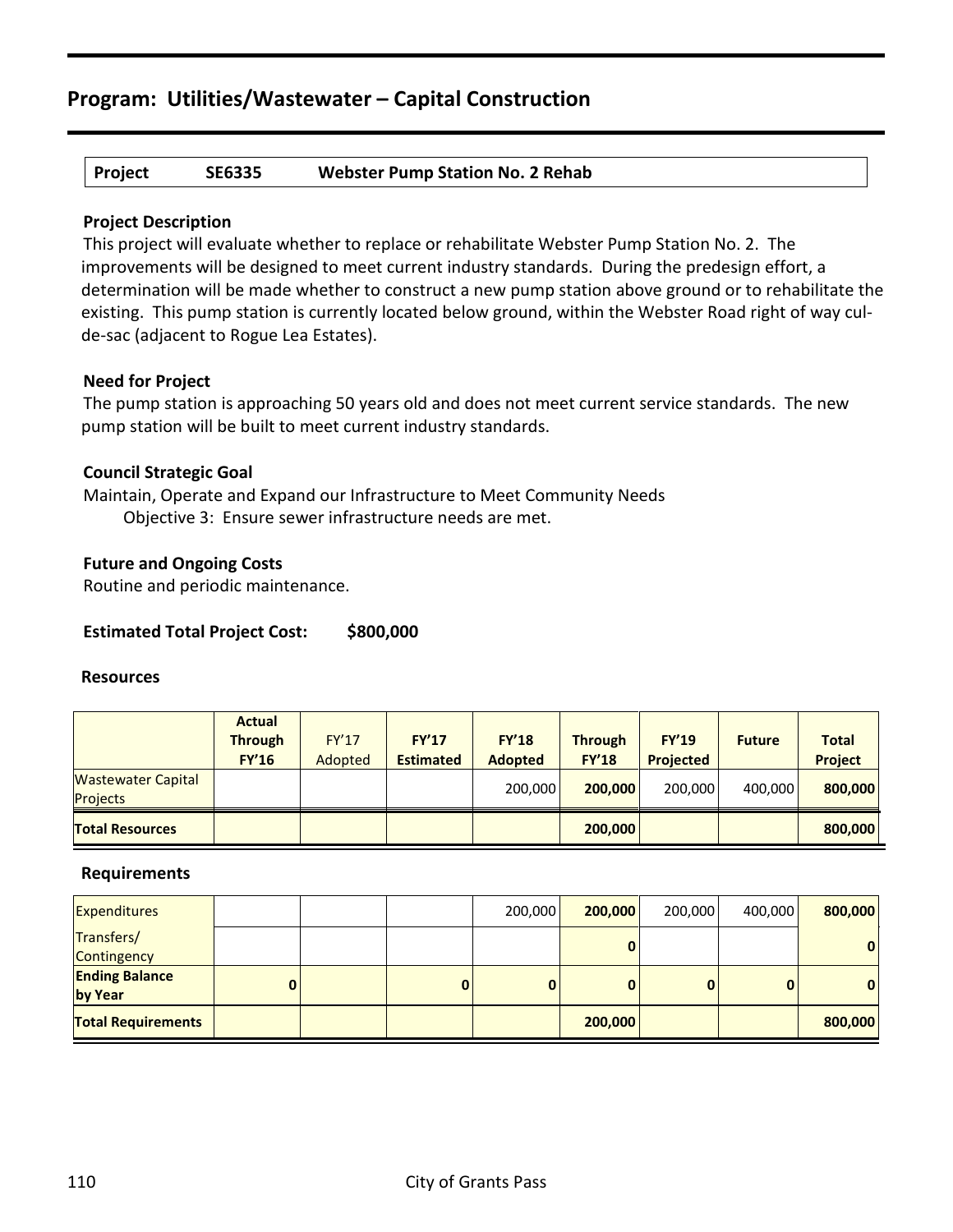#### **Project SE5081 Collection System Master Plan Update**

#### **Project Description**

This project will update the Collection System Master Plan completed in 2004.

#### **Need for Project**

The Master Plan Update will identify infrastructure requirements and sizing to serve the enlarged Urban Growth Boundary.

#### **Council Strategic Goal**

Maintain, Operate and Expand our Infrastructure to Meet Community Needs Objective 1: Plan and develop infrastructure.

#### **Future and Ongoing Costs**

After preliminary discussions to update and calibrate flow model, it has been determined original project cost estimate was low.

New flow models will be developed and flow monitoring will be complete FY'12. Completion of the Master Plan will not occur until after the UGB enlargement process is complete.

| <b>Estimated Project Cost:</b> | \$305,000 (Revised from \$225,000 to reflect remaining RS share. Original |
|--------------------------------|---------------------------------------------------------------------------|
|                                | Estimated Total Project Cost was \$100,000)                               |

#### **Resources**

|                                       | <b>Actual</b><br><b>Through</b><br><b>FY'16</b> | <b>FY'17</b><br>Adopted | <b>FY'17</b><br><b>Estimated</b> | <b>FY'18</b><br><b>Adopted</b> | <b>Through</b><br><b>FY'18</b> | <b>FY'19</b><br><b>Projected</b> | <b>Future</b> | <b>Total</b><br><b>Project</b> |
|---------------------------------------|-------------------------------------------------|-------------------------|----------------------------------|--------------------------------|--------------------------------|----------------------------------|---------------|--------------------------------|
| <b>Wastewater Capital</b><br>Projects | 305,000                                         |                         | (6,401)                          |                                | 298,599                        |                                  |               | 298,599                        |
| <b>Total Resources</b>                |                                                 |                         |                                  |                                | 298,599                        |                                  |               | 298,599                        |

| <b>Expenditures</b>              | 298,599 | 4,568    | 0 |   | 298,599 |  | 298,599      |
|----------------------------------|---------|----------|---|---|---------|--|--------------|
| Transfers/<br>Contingency        |         |          |   |   | 0       |  | $\mathbf{0}$ |
| <b>Ending Balance</b><br>by Year | 6,401   | $\bf{0}$ | 0 | 0 | 0       |  | 0            |
| <b>Total Requirements</b>        |         |          |   |   | 298,599 |  | 298,599      |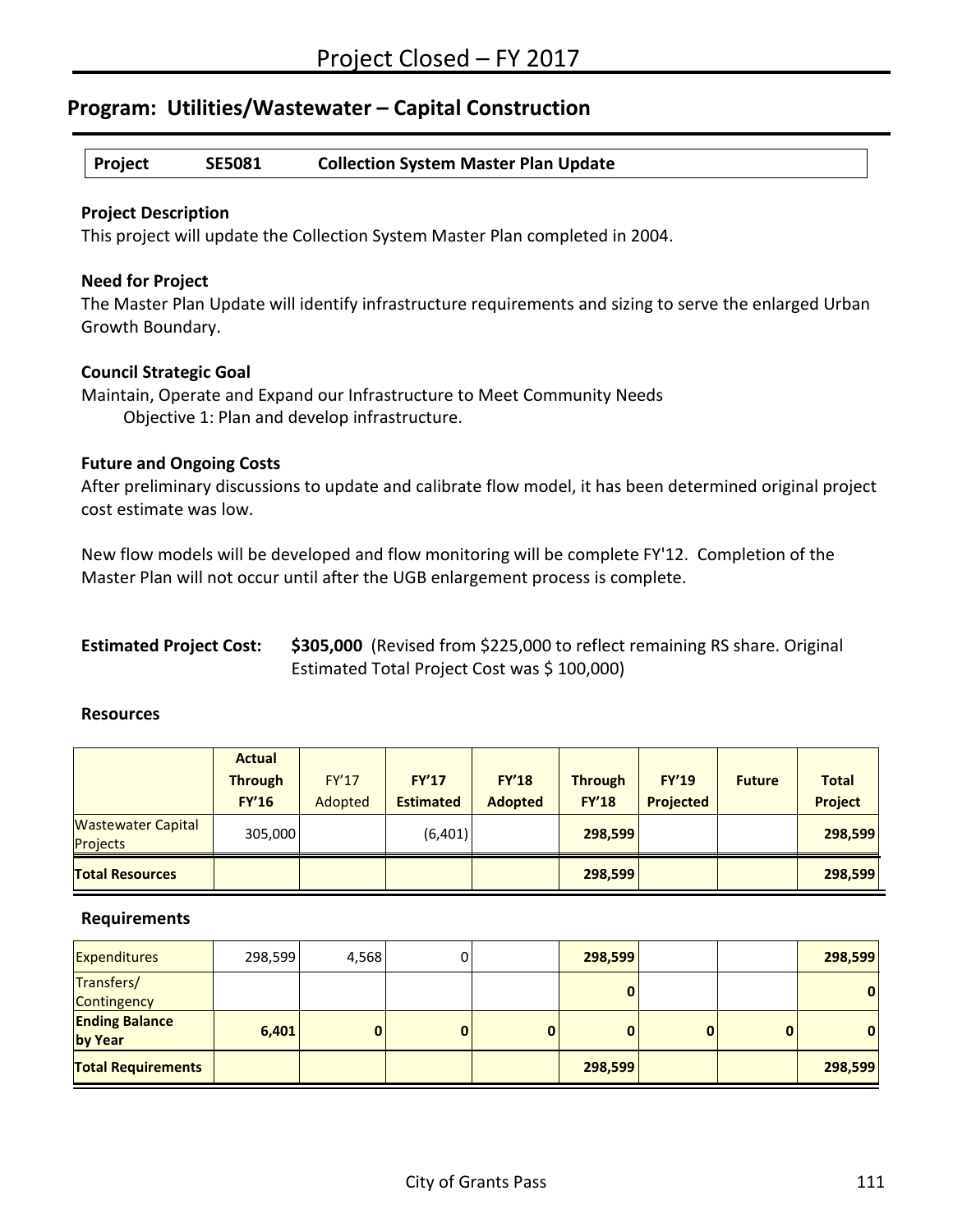#### **Project SE6064 Sewer Main Structural Repairs (Multiple Phases)**

#### **Project Description**

This project will replace very old structurally deficient sewer pipe in 5<sup>th</sup> Street, the alleys fronting 5<sup>th</sup> Street between M and A streets and the alleys fronting Pine Street between Bridge and G streets. The alleys identified for repair will be ranked as to severity and the project completed in multiple phases.

#### **Need for Project**

The majority of the sewer lines in the alleys are very old 6" pipe, have structural defects (cracks, holes and broken pipe) and extensive root encroachment which requires frequent and difficult cleaning and maintenance. This project combines the top two ranked priorities for structural repair in the 2004 Collection System Master Plan.

#### **Council Strategic Goal**

Maintain, Operate and Expand our Infrastructure to Meet Community Needs Objective 3: Ensure sewer infrastructure needs are met.

#### **Future and Ongoing Costs**

Design and construction expected to continue as funding allows.

The current funding should complete all alley work associated with Pine Street.

#### **Estimated Total Project Cost: \$3,700,000**

#### **Resources**

|                                              | <b>Actual</b>  |              |                  |                |                |              |               |                |
|----------------------------------------------|----------------|--------------|------------------|----------------|----------------|--------------|---------------|----------------|
|                                              | <b>Through</b> | <b>FY'17</b> | <b>FY'17</b>     | <b>FY'18</b>   | <b>Through</b> | <b>FY'19</b> | <b>Future</b> | <b>Total</b>   |
|                                              | <b>FY'16</b>   | Adopted      | <b>Estimated</b> | <b>Adopted</b> | <b>FY'18</b>   | Projected    |               | <b>Project</b> |
| <b>Wastewater Capital</b><br><b>Projects</b> | 1,515,000      |              | (80,000)         |                | 1,435,000      |              |               | 1,435,000      |
| General Fund                                 | 455,000        |              |                  |                | 455,000        |              |               | 455,000        |
| <b>Total Resources</b>                       |                |              |                  |                | 1,890,000      |              |               | 1,890,000      |

| <b>Expenditures</b>              | 1,766,332 | 99,354 | 123,668  |             | 1,890,000    |   | 1,890,000    |
|----------------------------------|-----------|--------|----------|-------------|--------------|---|--------------|
| Transfers/<br>Contingency        |           |        |          |             |              |   | $\mathbf{0}$ |
| <b>Ending Balance</b><br>by Year | 203,668   | 0      | $\bf{0}$ | $\mathbf 0$ | $\mathbf{0}$ | 0 | $\mathbf{0}$ |
| <b>Total Requirements</b>        |           |        |          |             | 1,890,000    |   | 1,890,000    |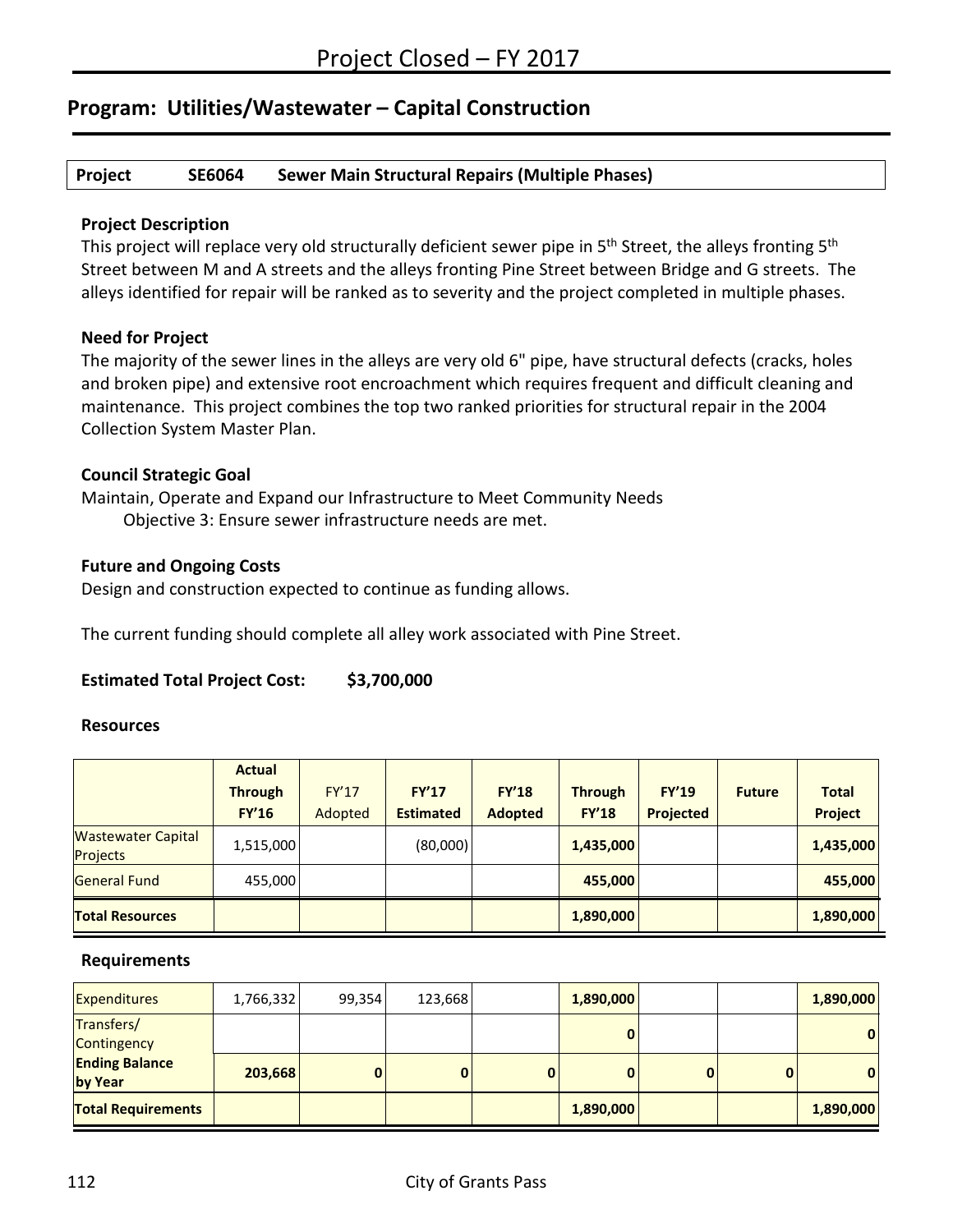#### **Project SE6240 Webster Pump Station No. 1 Rehab**

#### **Project Description**

This project will evaluate whether to replace or rehabilitate Webster Pump Station No. 1. The improvements will be designed to meet current industry standards. During the predesign effort, a determination will be made whether to construct a new pump station above ground or to rehabilitate the existing. This pump station is currently located below ground, within the Webster Road right of way at the Reinhart Volunteer Park.

#### **Need for Project**

Webster Pump Station No. 1 is currently capacity deficient. The pump station is approaching 50 years old and does not meet current service standards. The new pump station will be built to meet current industry standards.

#### **Council Strategic Goal**

Maintain, Operate and Expand our Infrastructure to Meet Community Needs Objective 3: Ensure sewer infrastructure needs are met.

#### **Future and Ongoing Costs**

Routine and periodic maintenance.

#### **Estimated Total Project Cost: \$1,000,000** (revised from \$750,000)

#### **Resources**

|                                              | <b>Actual</b>  |              |                  |                |                |                  |               |                |
|----------------------------------------------|----------------|--------------|------------------|----------------|----------------|------------------|---------------|----------------|
|                                              | <b>Through</b> | <b>FY'17</b> | <b>FY'17</b>     | <b>FY'18</b>   | <b>Through</b> | <b>FY'19</b>     | <b>Future</b> | <b>Total</b>   |
|                                              | <b>FY'16</b>   | Adopted      | <b>Estimated</b> | <b>Adopted</b> | <b>FY'18</b>   | <b>Projected</b> |               | <b>Project</b> |
| <b>Wastewater Capital</b><br><b>Projects</b> | 750,000        | 200,000      | 250,000          |                | 1,000,000      |                  |               | 1,000,000      |
| <b>Wastewater SDC's</b>                      |                |              |                  |                | 0              |                  |               | $\mathbf{0}$   |
| <b>Total Resources</b>                       |                |              |                  |                | 1,000,000      |                  |               | 1,000,000      |

| <b>Expenditures</b>              | 424,633 | 312,691      | 575,367 |             | 1,000,000 |              | 1,000,000 |
|----------------------------------|---------|--------------|---------|-------------|-----------|--------------|-----------|
| Transfers/<br>Contingency        |         |              |         |             |           |              | 0         |
| <b>Ending Balance</b><br>by Year | 325,367 | $\mathbf{0}$ | 0       | $\mathbf 0$ | 0         | $\mathbf{0}$ | 0         |
| <b>Total Requirements</b>        |         |              |         |             | 1,000,000 |              | 1,000,000 |